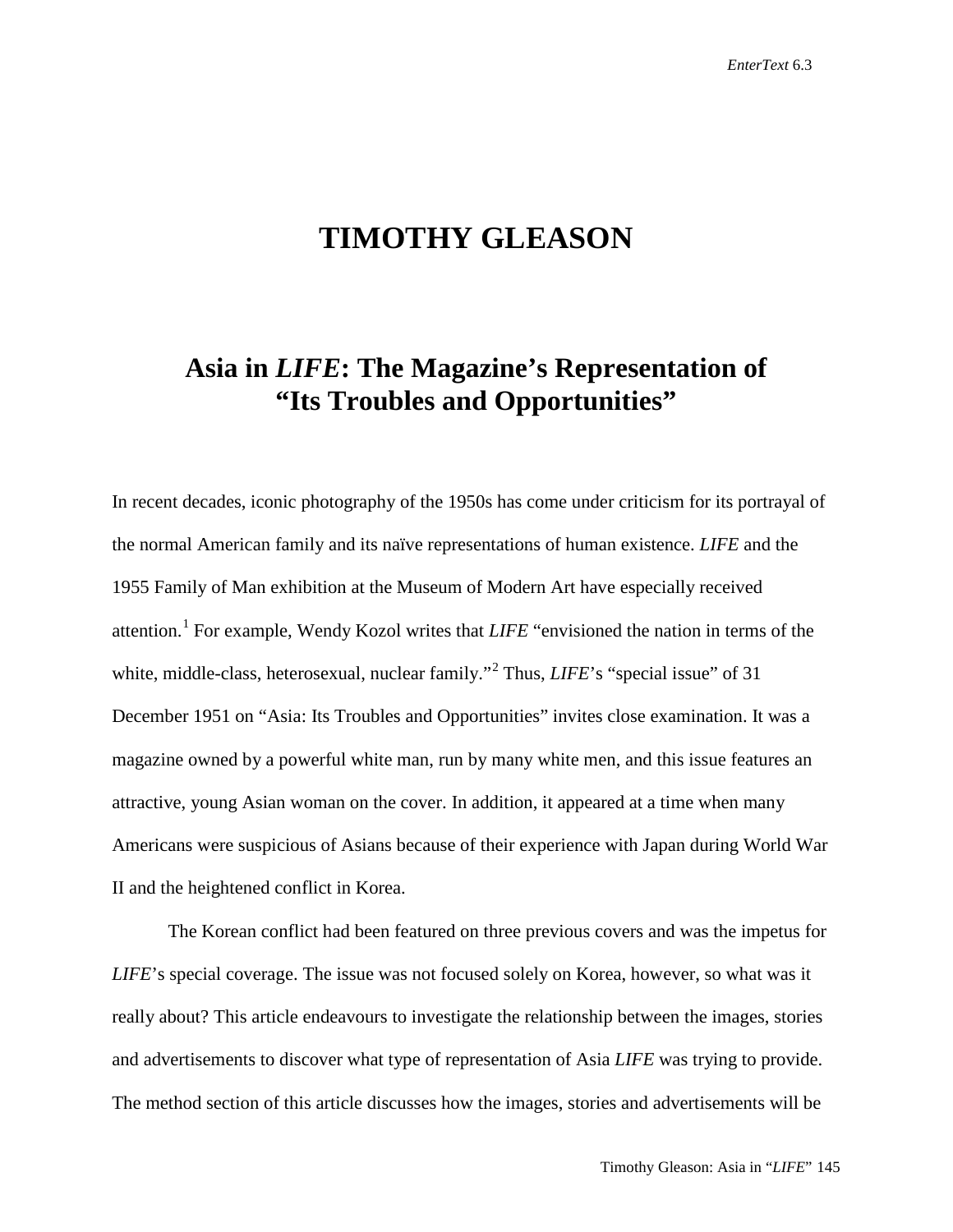analysed. An analysis section provides a description of the content and interpretations. The conclusion argues that this special issue displayed the good and bad that *LIFE* offered its readers.

#### **Historical Theory and Method**

This article identifies three significant layers of historical analysis, which are three ways to look at the same subject, and it should be noted this method is experimental.<sup>[3](#page-22-2)</sup> First, there is the Developmental layer, which addresses the traditional practice of journalism. Second, a Political Economy layer examines the political economy of American relations with Asian nations. Third, a Critical/Cultural layer looks at the magazine as a readable text embedded in an historical context. These approaches will be used to examine the representations *LIFE* made of Asia in an effort to answer several questions.<sup>[4](#page-22-3)</sup> First, how does the magazine portray Asia? Is it represented as a singular entity, or as a regional aggregate of different countries and ethnicities? Second, how is Asia positioned in relation to the political economy of the United States? Third, how does the content of this issue compare with regular issues of *LIFE* published before and after the Asia issue? Together these three approaches should offer a more comprehensive interpretation than any single approach.

#### *Developmental*

The Developmental layer of analysis questions how *LIFE* constructed its issues before and after the special issue on Asia was published. The purpose is to see if the special issue resembles other issues from a basic content and design standpoint. James D. Startt and Wm. David Sloan identified the Developmental approach as one of the six "schools" of "interpretation" in mass communication historiography: Nationalist, Romantic, Developmental, Progressive, Consensus, and Cultural.<sup>[5](#page-22-4)</sup>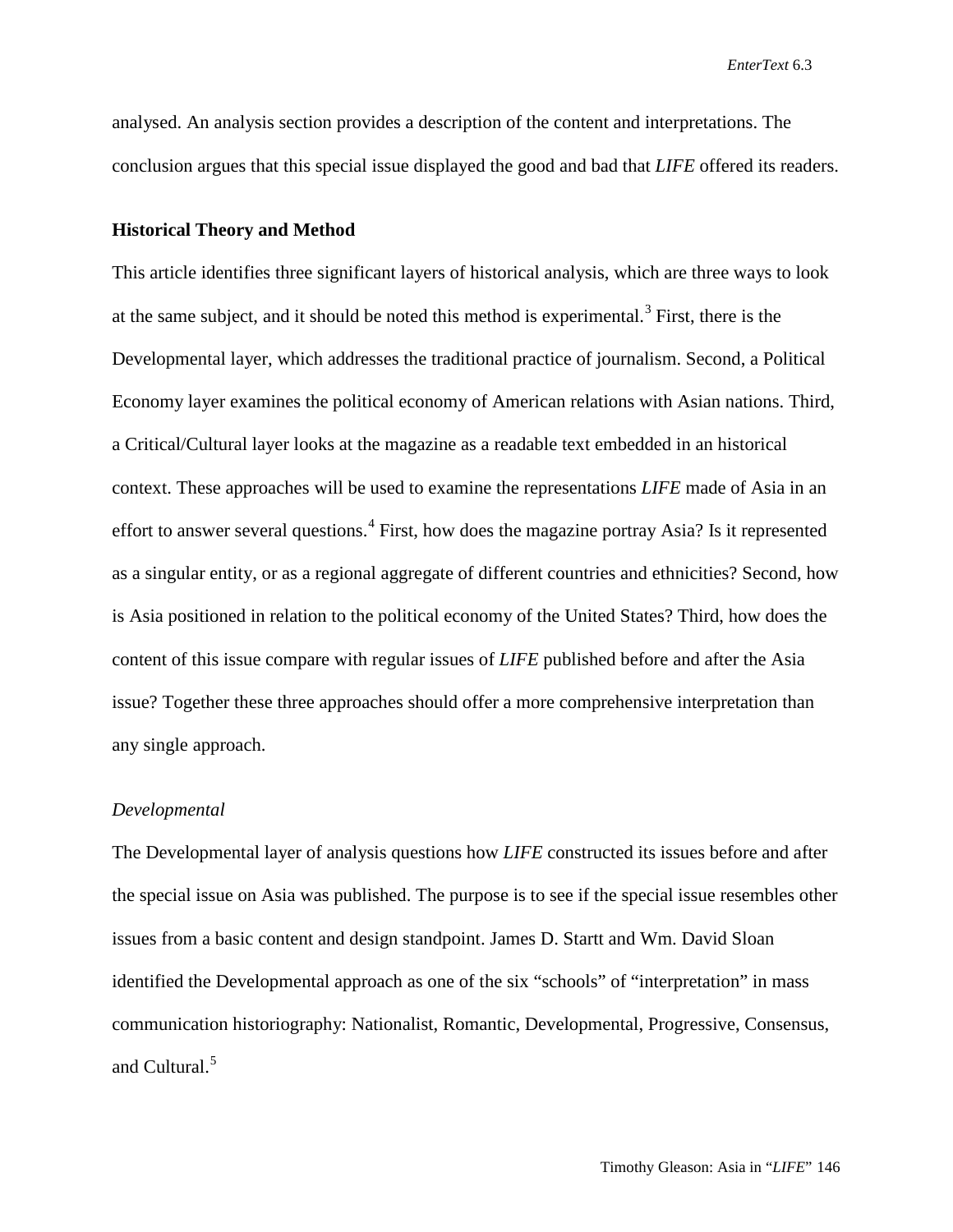The Developmental School produced some of the most notable histories of journalism. Its origins are in the late nineteenth century when journalism was becoming professionalised. "It is based on the concept of the professional development of the press, viewing the history of journalism as the continuing evolution of journalistic practices and standards."[6](#page-22-5) Developmental historians represented journalism as a growing, respectable profession, and one that was capable of participating in the improvement of society. The school's most notable historians and their significant works were Frederic Hudson's *Journalism in the United States, from 1690 to 1872*; James Melvin Lee's *History of American Journalism*; Willard G. Bleyer's *Main Currents in the History of American Journalism*; and Frank Luther Mott's *American Journalism; A History of Newspapers in the United States Through 150 Years: 1690 to 1940*. [7](#page-22-6) Developmental historians such as Hudson viewed the past as a logical path to the present in a determinative chain of events. They admired the newspapers that contributed to the contemporary conditions of the press, but they were not as kind to those who followed a different or obstructionist path.<sup>[8](#page-22-7)</sup>

The methodological significance for this article is that the Developmental approach assists in creating a foundational history, which is one that explains what the typical *LIFE* issue was when the Asian special issue appeared in 1951. This approach will be used to explain the content before and after this special issue hit the news-stands.

#### *Political Economy*

The Political Economy layer considers those political and economic factors influencing coverage. These factors can be external and internal. This section will look at the external political factors in Asia that attracted the interest of *LIFE* and the public in general. The internal factors are the top-down management issues that influenced the framing of editorial content.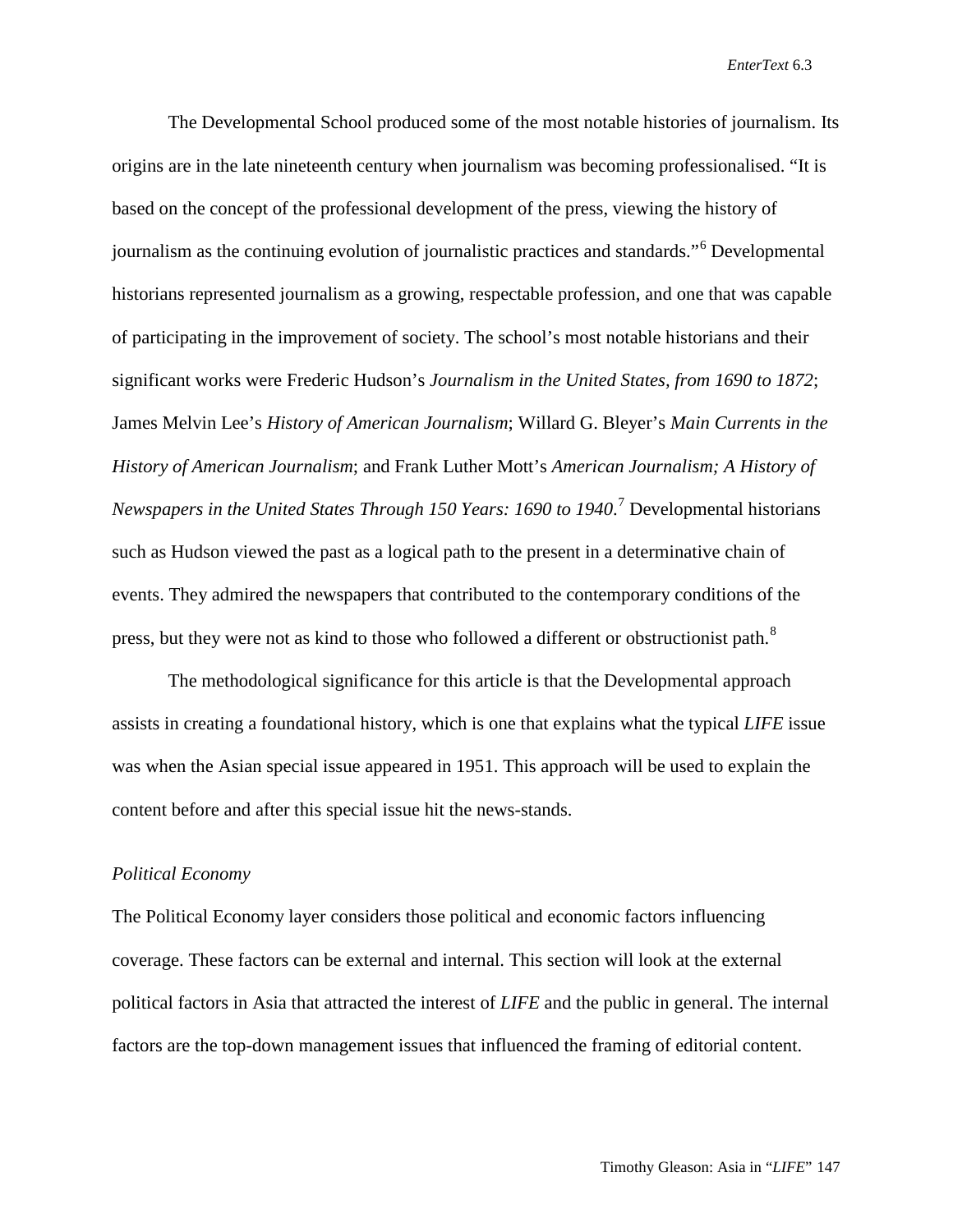The Political Economy approach offers a critical perspective of the media's role in society, or a publication or technological adoption within the smaller sphere of the media industry. Anthony Fung describes Political Economy as "the study of the process of cultural production and distribution of media messages in a society entwined with both economic constraints of the market and political constraints of the authority under a specific economic and political context."[9](#page-22-8) Fung positions media messages as cultural products that need to be analysed almost as a commodity. His tying of economics and politics together distinguishes Political Economy from media economics, which tends to be more about business reportage. The field of media economics is often concerned with a company's expenses and earnings, without much concern for the social conditions that labourers have to work in.<sup>[10](#page-22-9)</sup>

The application of the Political Economy approach to this study will aid in understanding the social climate of Asia as it pertained to the United States in 1951. It will assist in answering questions such as these: Why was *LIFE* so concerned about Asia? Did it see the special issue as an informational source for the public to position Asian countries, or was it a profit-driven venture? What resources were given to photographers and editors to cover their stories?

An example of an internal structure and Political Economy's relationship with Developmental history is the editing of the magazine. *LIFE* used staff members and freelance journalists to create content, but decisions as to what and how content would appear were made by the editors. This practice was part of journalism's Developmental history and was routine during this era, and it is a Political Economy issue because journalists often exchange their rights to control how a story or photograph will appear in print for a salary or fee. So this study does not distinguish between staffers and freelancers because their work still had to go through the editors' gate-keeping practices to maintain a consistent appearance.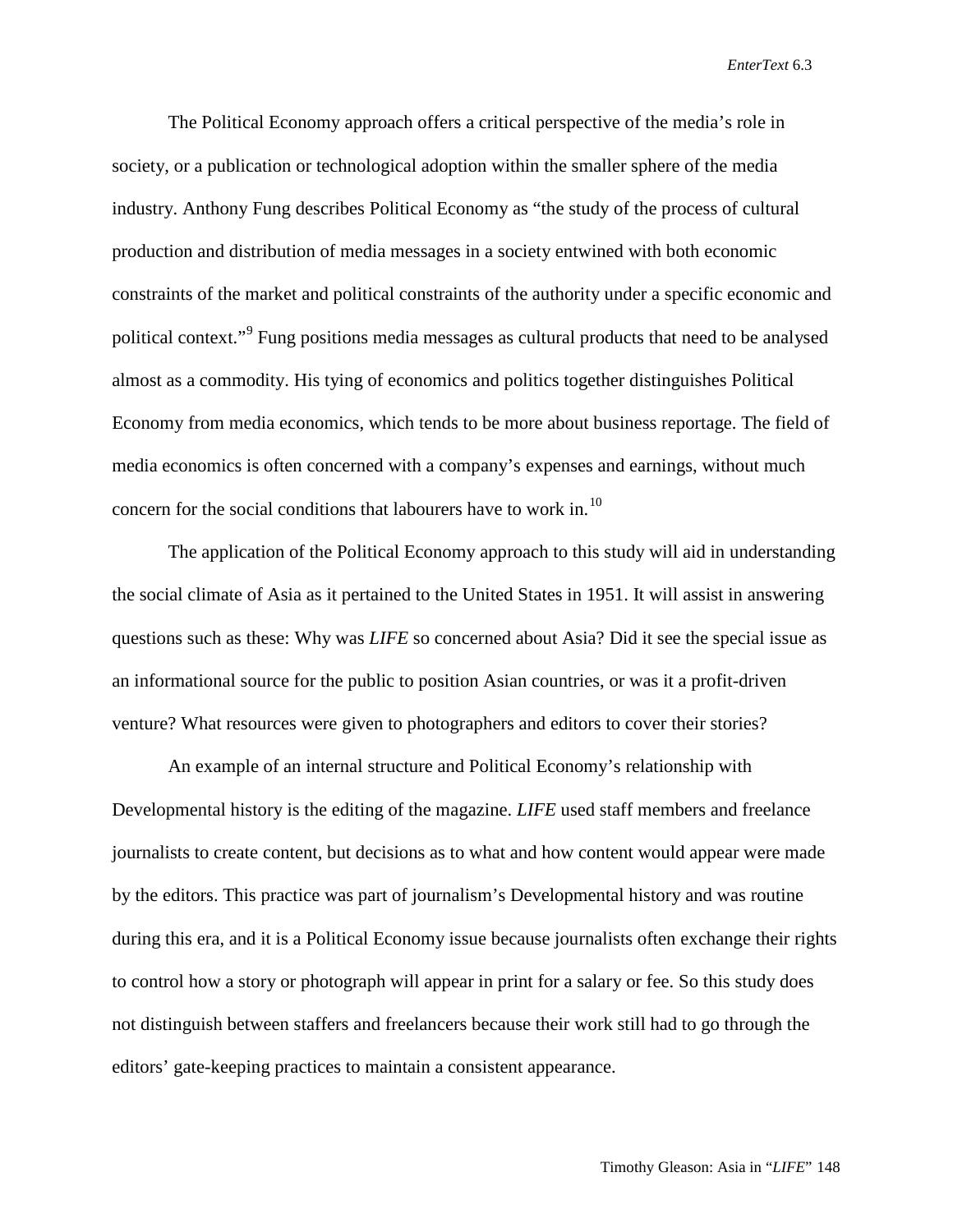### *Critical/Cultural*

The Critical/Cultural layer is a reading, as text, of the magazine's editorial and advertising content, and of the public responses expressed in circulation and letters to the editor. This layer relies on the interpretative skills and bias of the author. Naturally, the reading is based on the available evidence and the historical context.

For cultural historian Warren Susman, the meaning behind the facts is of great importance: "The historian searches not only for truth but also meaning. In that process the very words the historian uses become symbols themselves."<sup>[11](#page-22-10)</sup> A Critical/Cultural history allows for a greater degree of interpretation than traditional cultural historians might have exercised themselves. Since researchers have experience in reading texts, a cautious Critical/Cultural historian can elaborate from bare facts.

A Critical/Cultural layer is a reception-oriented analysis of history in two ways. One way, which is the more primary and significant manner, is to determine how the public interpreted their experience from *LIFE*. Reading letters written to the editor assists in this endeavour—even given that the published letters represent an editor's selection. Sales of issues also help to indicate the level of interest, although sales statistics alone cannot identify the meaning behind the interest. Sales coupled with the public's interest in Asian fashion, design or languages, might become cultural indicators of popularity. In collaboration with Political Economy, the Critical/Cultural approach might look at other representations of feelings toward Asians, such as laws targeting Asians or occupational representations of Asians in film.

The other way to use Critical/Cultural analysis for this study is a reading of the content itself. How are Asians portrayed in the photographs? How do they compare to those of people in advertisements? This technique was used by Kozol and comes with some risk when used on its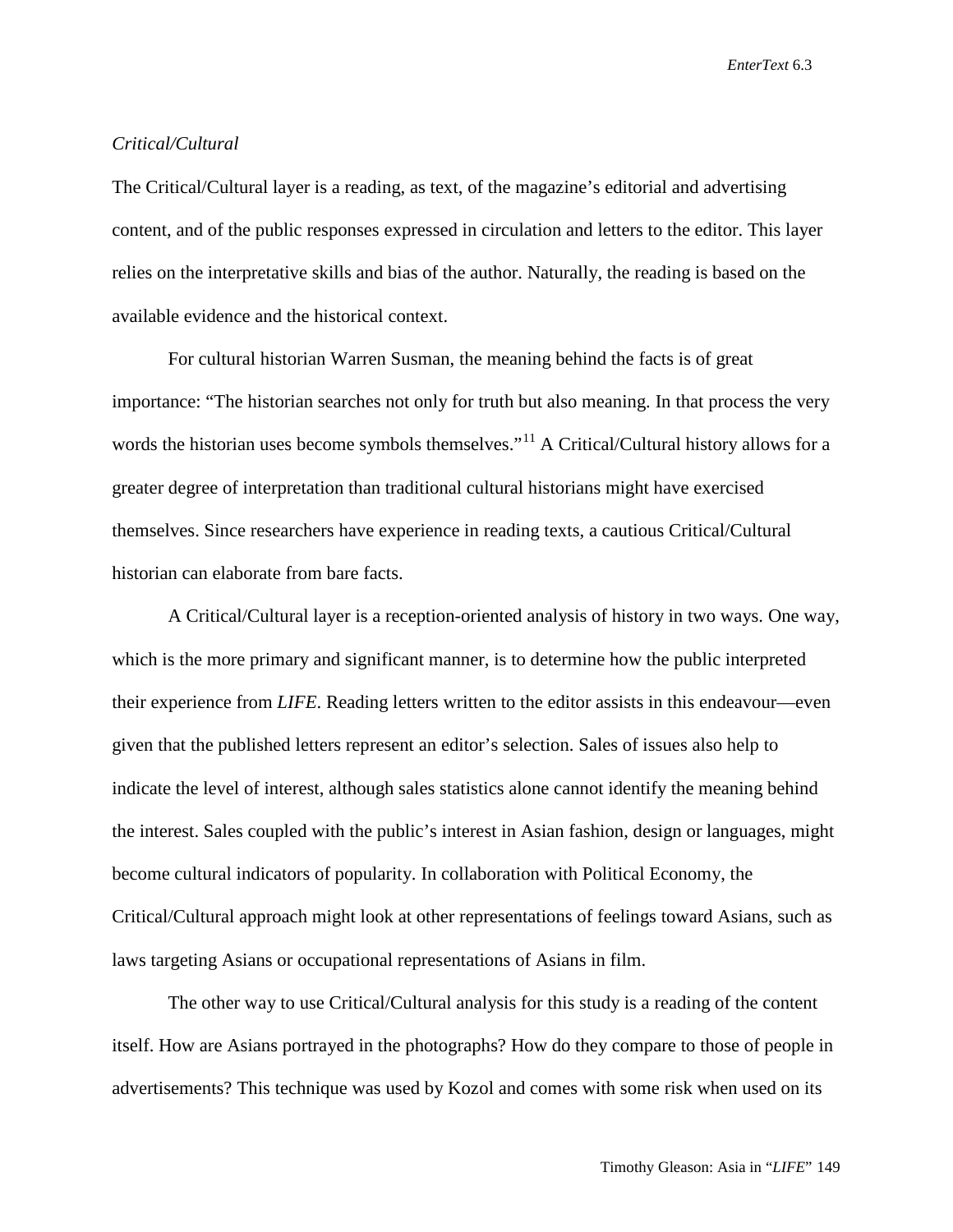own. Kozol makes her argument decoding the images with seemingly little knowledge of the production process of magazines or editing. She often mistakenly attributes *LIFE*'s consistent subject-matter to photographers, rather than to the relationship between photographers and editors. Advertisements are discussed in this study not because they are the same as editorial content, but because advertisements are typically placed near editorial content where they can make an impact. Additionally, while readers understand the difference between advertisements and editorial content, they experience them together.

The three approaches work together by integrating the findings together in the report. Evidence is drawn not only from the special issue of *LIFE*, which is the focus, but from issues of *LIFE* appearing before and after this issue, and from issues of popular magazines and newspapers published at the same time as the *LIFE* issues.

#### **Description and Analysis**

This section examines the context from which the Asia special issue appeared, the editorial and advertising content, and analyses this content. A description of the magazine precedes the analysis since it is important for readers to understand what appeared in the special issue. The analytical detail is based on both the internal evidence of the issue itself and external evidence.

#### *Description*

"Asia: Its Troubles and Opportunities," dated 31 December 1951, was probably a product of *LIFE'*s publisher Henry Luce's interest in this region. He had been born in China to missionaries, and was suspicious of Communism. According to Daniel Marshall Haygood:

[Luce] believed that it was America's duty and obligation to spread the ideals of democracy, freedom, and capitalism around the world to other countries, especially countries in the poorest regions of the world. In Luce's view, these countries, particularly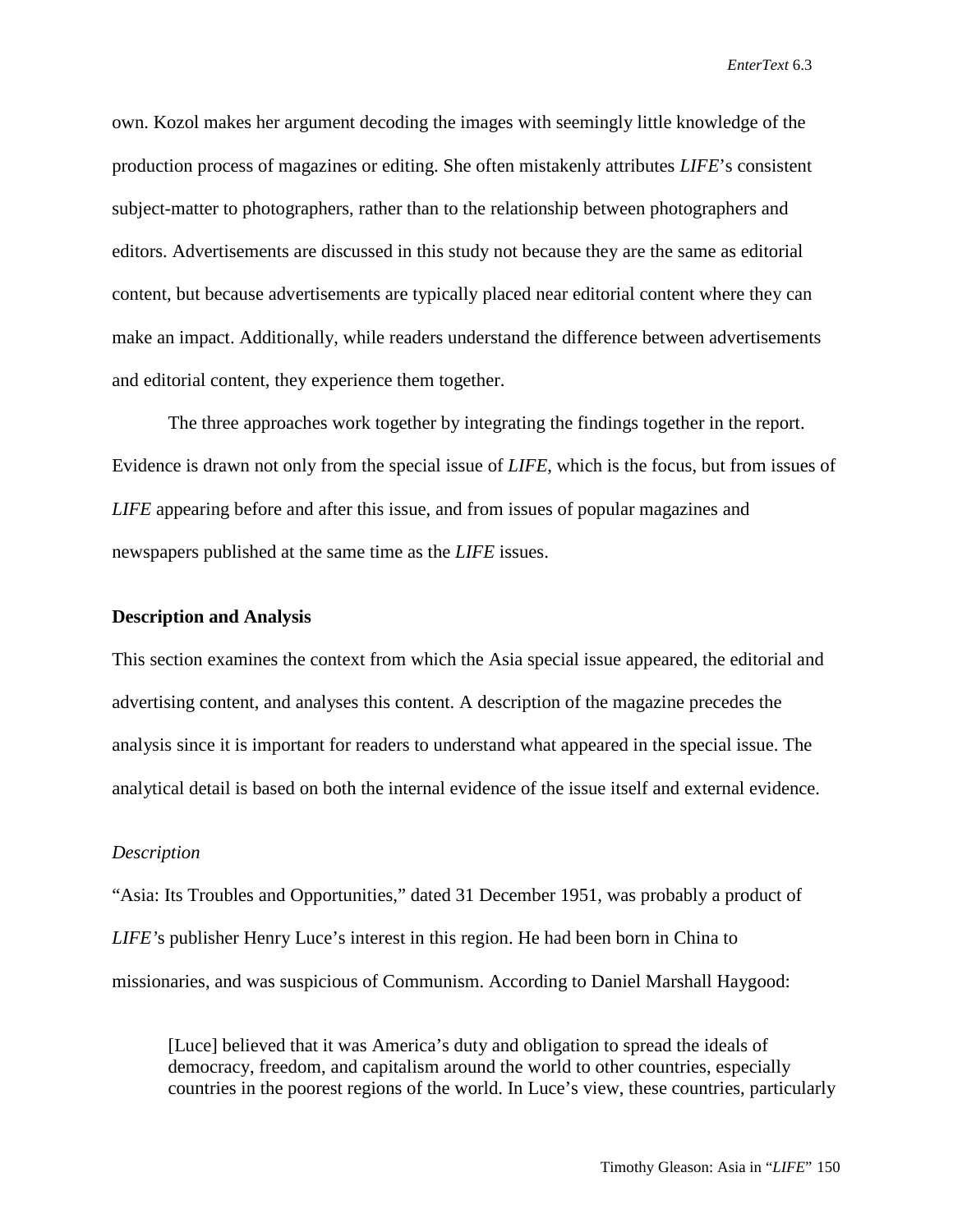the poor Asian countries, did not have the ability or the will to extract themselves from their myriad of problems such as poverty, illiteracy, and disease among others.<sup>[12](#page-22-11)</sup>

When the issue appeared on magazine racks and doormats, World War II had been over for less than a decade, only about 7,000 Koreans lived in the United States, and the United Nations had been active in Korea for little more than a year. A brief look at trivia and other events helps to put 1951 into context.<sup>[13](#page-22-12)</sup> In the United States during that year colour television was introduced, Alan Freed coined the term rock'n'roll, and Yul Brynner appeared in the Asian-inspired film *The King and I*. Angst and rebellion were present in major literary and research works published, such as Hannah Arendt's *The Origins of Totalitarianism*, J. D. Salinger's *The Catcher in the Rye*, and Herman Wouk's *The Caine Mutiny. An American in Paris* won the Oscar for the best picture released that year, and Doris Day sang the popular song *Shanghai*.

*LIFE* had already devoted a number of previous covers to Asia, some of which were about the Korean War. On 17 July 1950, the cover carried a David Douglas Duncan photograph of an American jet pilot. On 30 July 1950, *LIFE* published a Carl Mydans' shot from the Korean front. On 4 September 1950, Duncan had another cover image, of American troops in action. On 28 May 1951, Hank Walker's photograph of a falling paratrooper made the cover. On 2 July 1951, *LIFE* published an Arnold Newman image of Sergeant John A. Pittman, who received a medal. Military images from Japan had previously appeared in 1937, 1939 and 1940. Later, Vietnam made the cover of *LIFE*, in 1961 and between 1963 and 1972, which was the last year *LIFE* was published as a weekly magazine.

The special issue is quite different from most *LIFE* issues because of the space allotted to Asia. This focus does not suggest the content differs ideologically from other *LIFE* issues with stories and images about Asia, but that the ideology might be more evident or consistent because the content can be evaluated more efficiently in one single issue. Although it can be resisted, the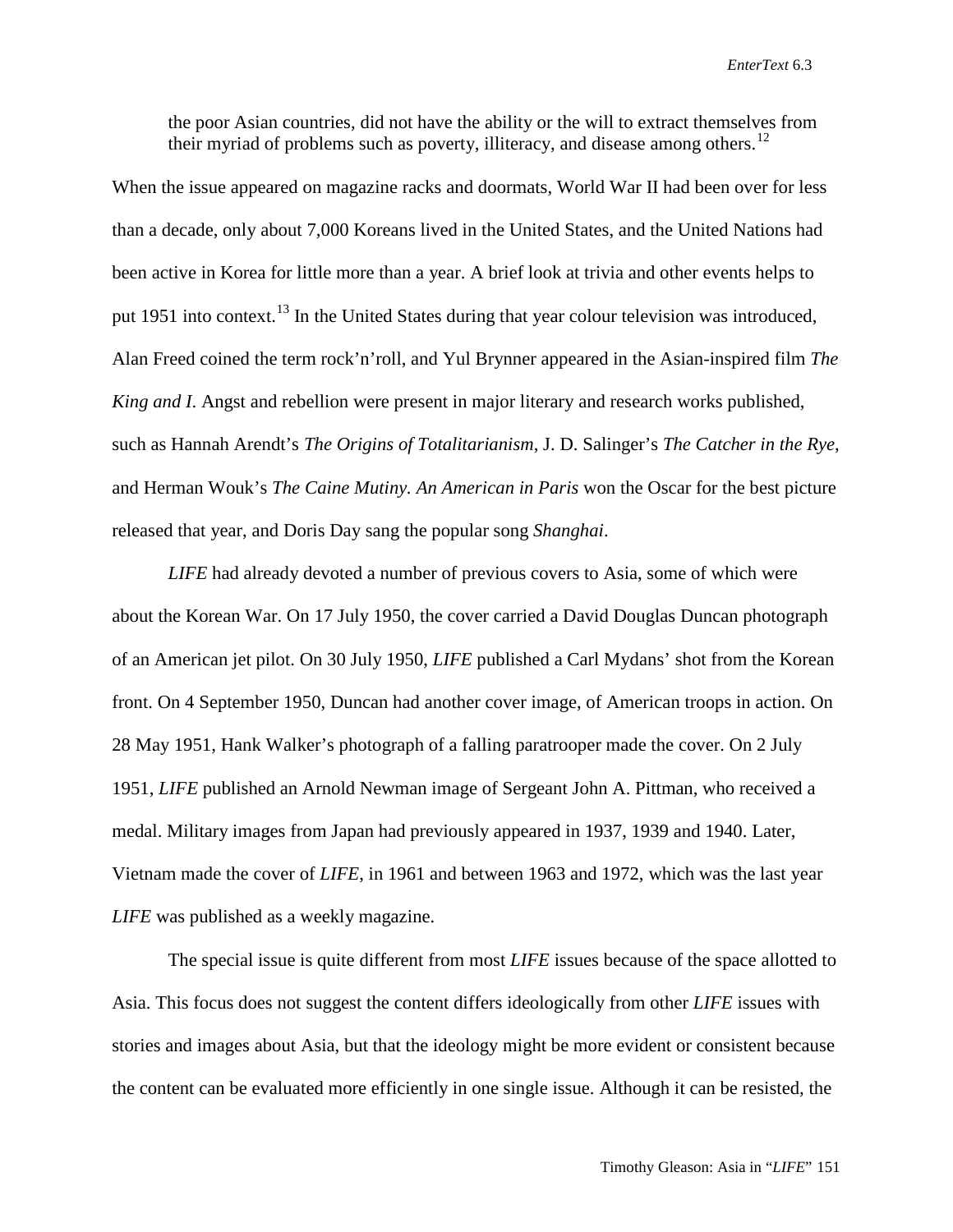ideology has more force because there are not competing subjects in the issue. So a benefit of analysing a special issue is that the individual pieces, stories and photographs, can be looked at in the context of the whole package.

Its cover differs from the Korean covers even though war photojournalist Duncan made the image. On the cover a young woman looks over the right shoulder of the viewer. She holds an umbrella in her right hand. The blades of the green umbrella encircle her, and this umbrella becomes the background. The familiar white letters spelling out *LIFE* appear in the usual upperleft hand corner framed by a red rectangle, and the bottom has a red band across the page with the date and price of twenty cents written inside in white. Context for the image is provided adjacent to the table of contents:

Mitsuko Kimura, 19, lives in the outskirts of Tokyo. Her house is a ramshackle affair built from the rubble after her original home was twice burned out in B-29 fire raids. Mitsuko works as model and movie extra, is an ardent English student. To David Douglas Duncan, who photographed the story that begins on page 58, Mitsuko embodies many of the graceful and appealing ways of traditional Japan.<sup>[14](#page-22-13)</sup>

"ASIA: Its Troubles and Opportunities" is printed on the left side of the page, while "SPECIAL ISSUE" is printed on the right side. The happy cover-image is in stark contrast to the words "Its troubles," but more fitting with the "Opportunities" to Kimura's right. The timing of the issue, at the turn of the year, conveys the idea that Asia's future was uncertain.

The December covers leading up to the special issue were rather light in tone. Those issues featured Christmas lingerie, the evolution of President Truman's wardrobe, in colour, actors Vivien Leigh and Laurence Olivier, and Tintoretto's art in colour. Covers from January of 1952 featured hairstyles, the painter Augustus John, a portrait of Ike Eisenhower, and a talented girl, all of which were grayscale images.

To return to the special issue, the table of contents lists twenty stories. Not all stories,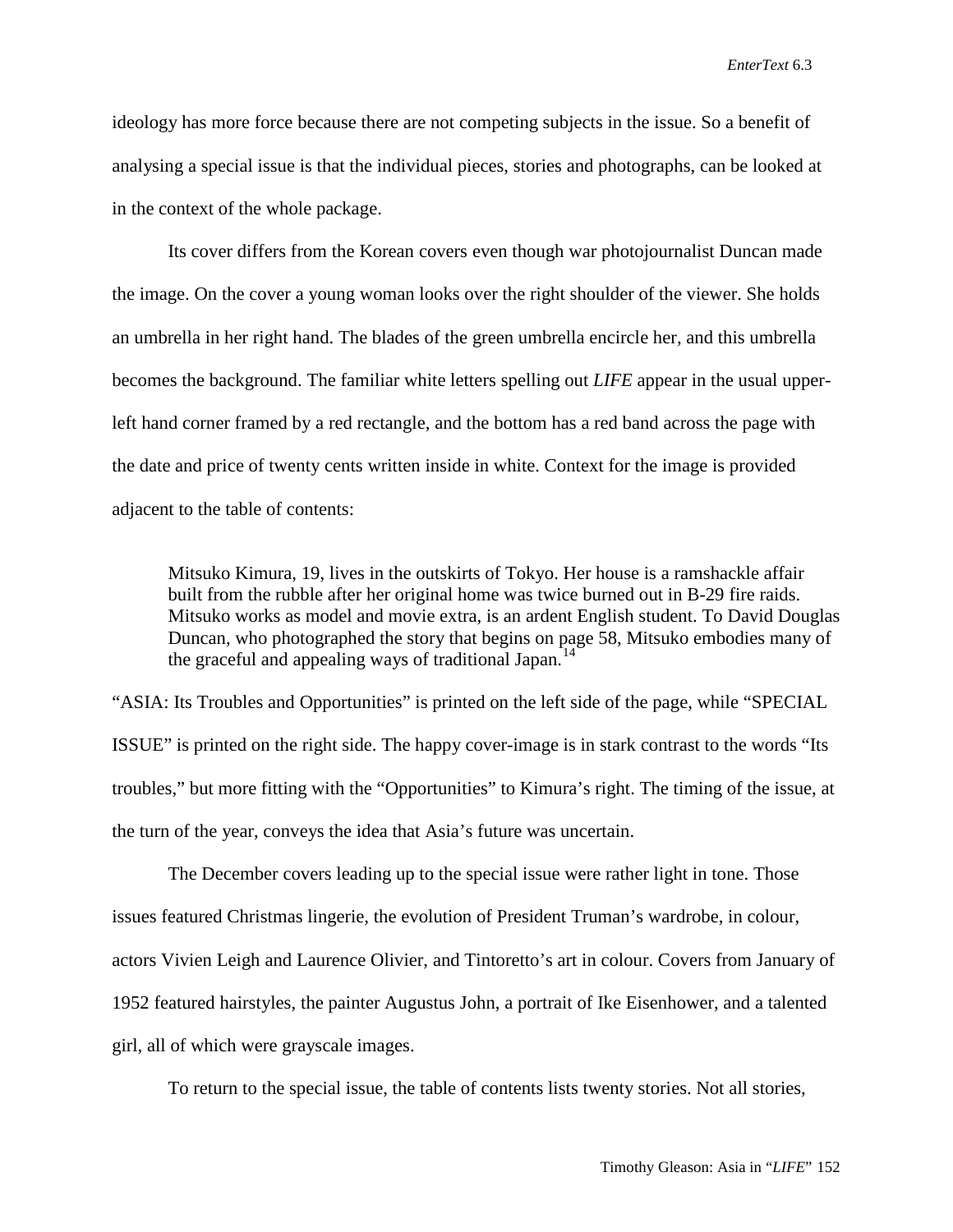images and advertisements are addressed in this discussion section due to limitations of space and lack of significance.<sup>[15](#page-22-14)</sup> Stories that would reinforce points established by analysing other stories—and which are thus redundant—are not presented. The opening story, "Three Views of Asia," is accompanied by maps of Asia seen from "Russia view," from Asia to the U.S.S.R. view, and from the historic human passage perspective. [16](#page-22-15) Across from this story, on the preceding left-hand page, is an advertisement from Squibb. It contains a blithe photograph of a cat rubbing its head against a young child seated in a high-chair. A small illustration in the bottom-right corner is of a soldier giving blood or medicine to an injured colleague. These images compete for our attention with the map. Depending on personal experience and attitude, the reader will probably enter into the "Three Views of Asia" story thinking about either the child and cat or the injured soldier. These are starkly different scenes and the lingering memory of these images will interact with the initial exposure to "Asia."

Although a lighter look at Asia is included in the later pages of *LIFE*, the immediacy of the Asian danger to the Westerner (portrayed as white people), is quickly on display. Duncan, a now-famous photojournalist, reports with pictures and words on the different parts of Asia in the story placed next in the issue, "Decline of the Westerner."[17](#page-22-16) He writes, "the Communists have exploited the fire lit by the Japanese—that Asia should be run by Asians," which is a position the magazine counters by the editorial suggestion that Asians would run it "badly."<sup>[18](#page-22-17)</sup> The Asian peoples' right to self-determination is sickly, according to Duncan and *LIFE*. "The peoples of Indo-China, or Viet Nam, are infected with revolt against the French and their weak emperor."[19](#page-22-18) Iran is criticised for the nationalisation of the Anglo-Iranian Oil Company, and for having trouble determining how to transport and sell oil to customers around the world. Duncan remarks that the managers of the operation "are about the most soberly conservative men I have met in a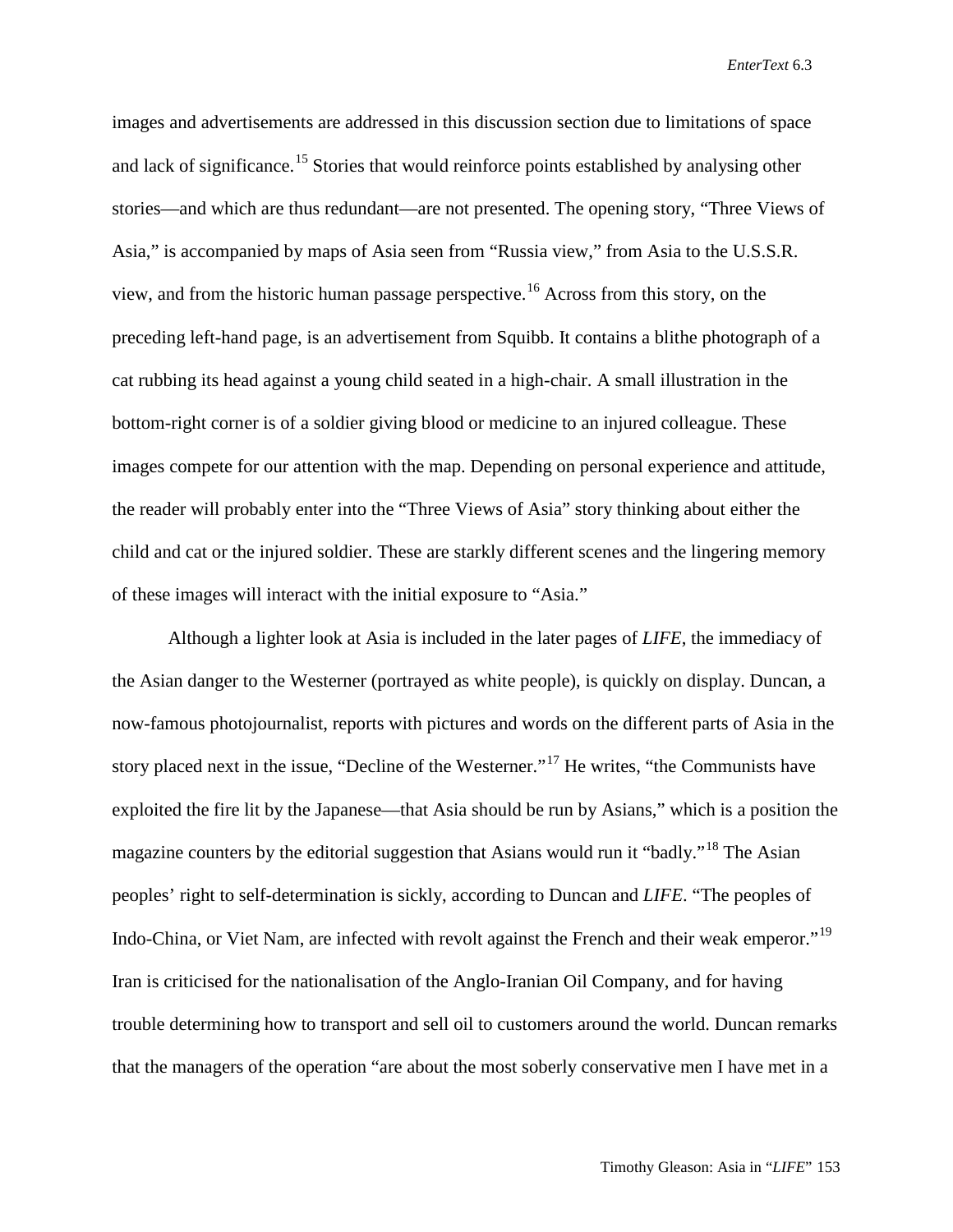long time."<sup>[20](#page-22-19)</sup> With hindsight the remark as to their conservative nature rings loudly for Americans who remember the Iranian hostage crisis, but it gets washed aside because of Americans' disinterest in conflicts that brew slowly rather than erupt.

*LIFE* follows "Decline of the Westerner" with the stories "Rise of Red Star" by Robert Neville, "What Asians Think of U.S. Policy," and "Why We Fight and Hope."<sup>[21](#page-22-20)</sup> Neville and *LIFE* represent China as treacherous and brilliant: "With strong and bloody hands they have achieved … a 'degree of unification never before known in Chinese history.'" Their "genius" is demonstrated in how they "have attacked and stalemated the first United Nations army, a mainly American force, and a good one."<sup>[22](#page-22-21)</sup> China is not just "China," but "Red China." This use of "Red" carries into the narrative: "It is a Red political device to stir up the countryside and keep the peasantry forever under subjection."<sup>[23](#page-22-22)</sup> "Red" already had connotations in the States, where the *Red Channels* was published—a pamphlet claiming the people listed in it were Communists who had not been blacklisted from working in Hollywood—and Senator Joseph McCarthy had begun his hunt for Communists, which became known as McCarthyism.

Neville does offer an important insight in one paragraph pertaining to the declining relations between the Soviets and China. He reports, "The reader who pores long and hard over reams of Chinese Communist propaganda will now search in vain for references to Soviet aid, let alone Soviet generosity."<sup>[24](#page-22-23)</sup> Like Duncan's comment on conservative Iranians, it is a smart and significant observation that with hindsight begs for greater attention.

The photographs for this story show labouring Chinese, Tibetans at a Chinese government celebration held not far from the Dalai Lama's palace, the burning of landlords' title deeds, a mass public trial, the people's militia, and a volunteer soldier receiving Mao's autograph. The images are not spectacular, but they serve as illustrations to reinforce the article.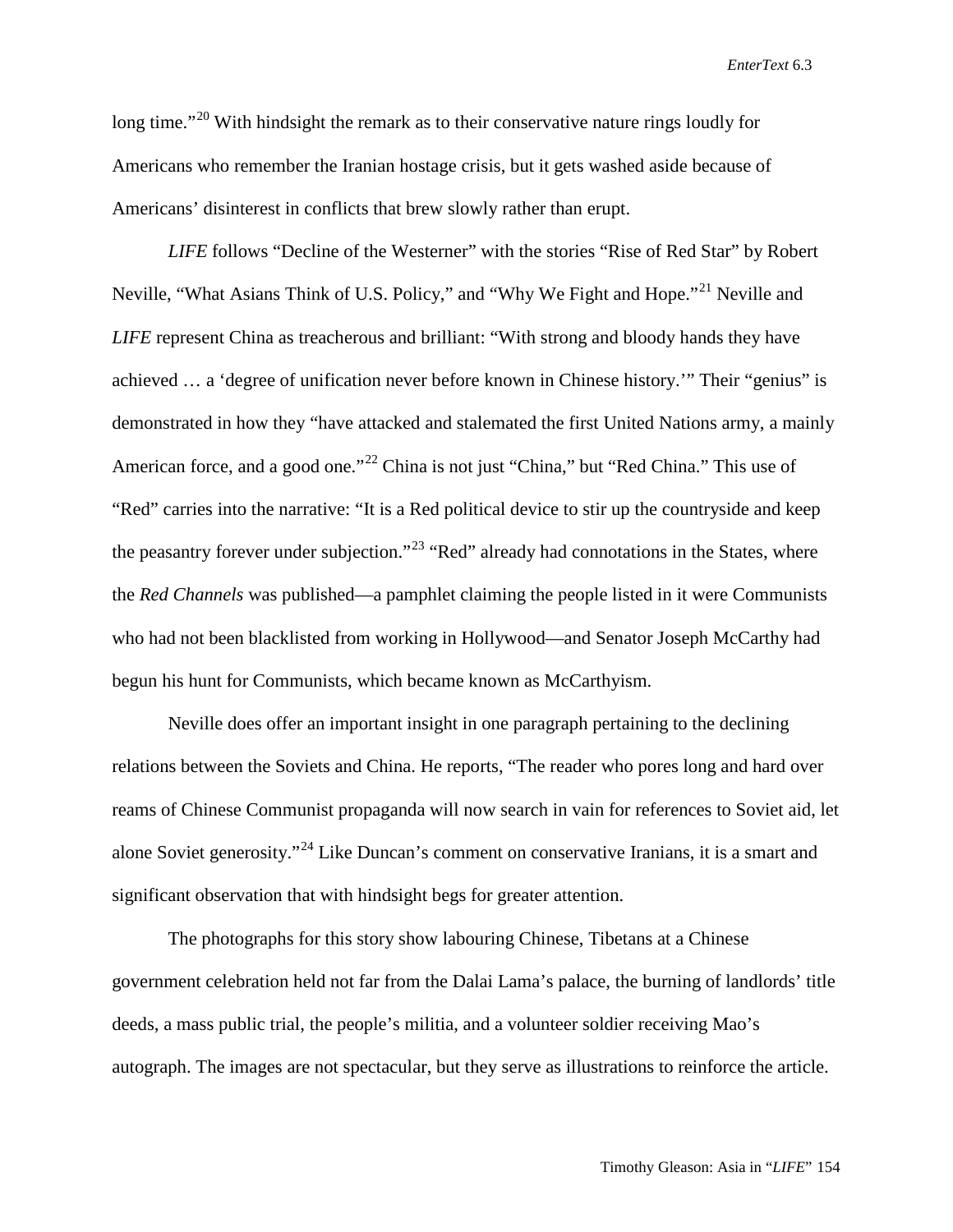"What Asians Think of U.S. Policy" and "Why We Fight and Hope" take views on American foreign policy. The three Asians *LIFE* uses as spokesmen for Asia are a professor in Beirut, an editor of a newspaper in India, and an Indonesian statesman. *LIFE*'s readers learn that the United States was equated with freedom before the end of World War II. However, this view changed when the United States did not help Arab refugees in the Jerusalem area, and instead supported Israel and France's colonial policies. Once again, the reader is warned of a problem that will continue to grow. According to professor Nabih Amin Faris, "Consequently, Arab and Moslem leaders and masses have become convinced that the U.S., *not* Britain, is now their enemy and the only obstacle to the realization of their hopes. If this seems an unfair interpretation the fact remains that this is the picture seen through Arab eyes." For newspaper editor, Frank Moraes, "The U.S. sees security in terms of guns and money…. Communism is essentially an economic problem. Alleviate the economic ills and you remove the very conditions in which Communism thrives." He adds, "By [the U.S.] exalting private enterprise and the individual she makes the acquisition of wealth for wealth's sake an end in itself. This, of course, is not true. But it is how the American scene presents itself to the general Asiatic gaze." <sup>[25](#page-22-24)</sup> "What Asians Think of U.S. Policy" is a startling exposé of the lessons not heeded by American leaders during the preceding fifty years. The recommendations are too lengthy to reprint here, but they provide ample warning of the goodwill being lost because of American foreign policy.

The neighbouring editorial, "Why We Fight and Hope," asks "whether Asia ought to be considered as a single unit at all." It argues that journalistically to cover Asia as a whole is different from treating it as a whole through foreign policy. *LIFE* claims Asians want to be wanted, and want to be loved. Instead, the U.S. has adopted the arduous task of the policeman. "The whole equation is far more complicated than most Americans have been willing to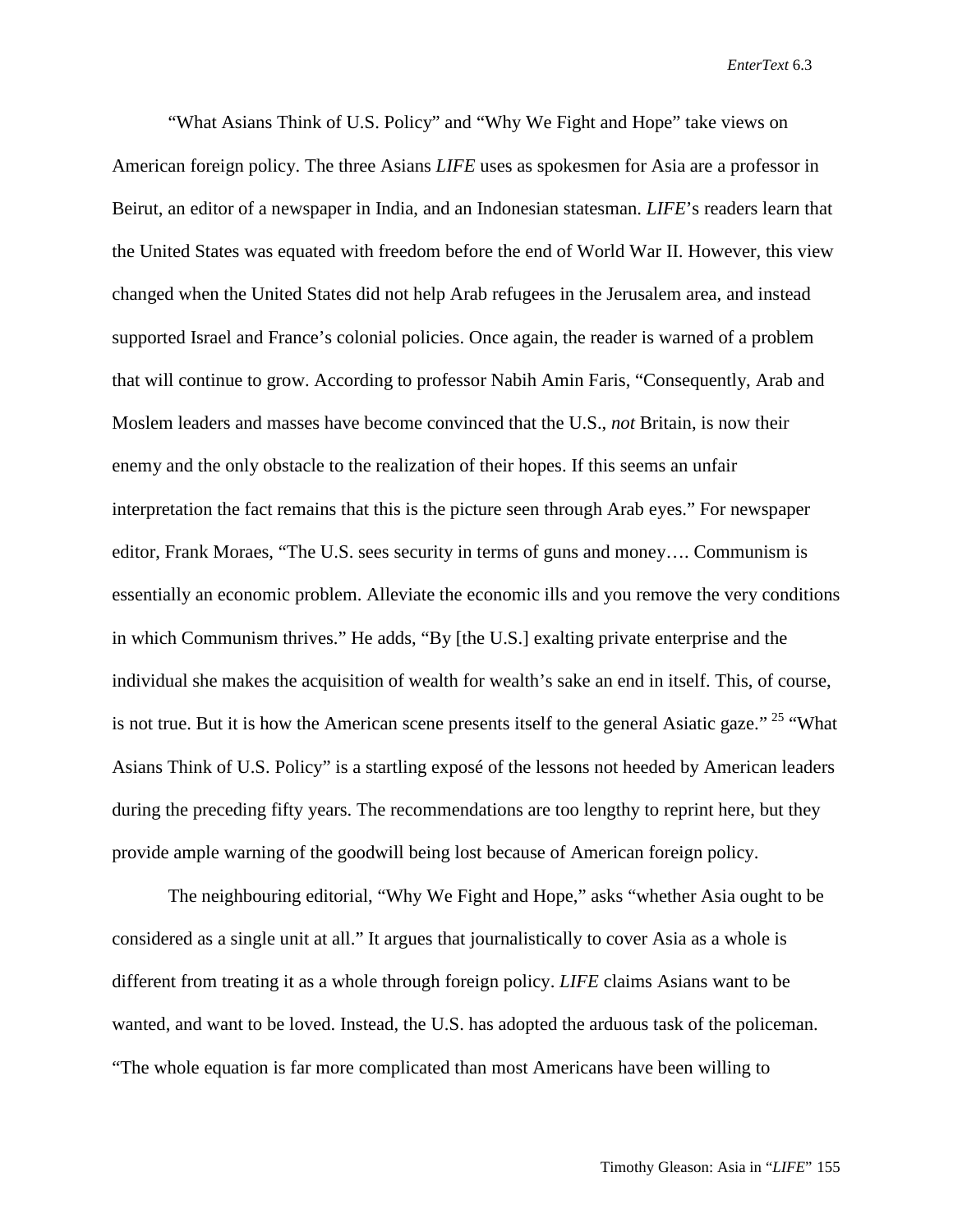believe."<sup>[26](#page-22-25)</sup> *LIFE* advises Asia to learn how to become wealthy instead of asking for so much of American wealth to be transferred to Asian countries. The editorial recommends the U.S. should recognise and correct its errors, especially over Palestine, and should oppose Communism wherever it appears in Asia.

The importance of the Westerner is visible in "Medical Missionary," which tells the story of Dr. Edwin B. McDaniel, an American doctor in Thailand sent by the Overbrook Presbyterian Church of Philadelphia and the First Presbyterian Church of Hollywood.<sup>[27](#page-22-26)</sup> "He and the 532 other medical missionary workers in Asia are among the most respected Americans on that continent." The attempts at Christian conversion are glossed over in "Medical Missionary:" "Overbrook leaves evangelism mostly to Siamese Christians while Dr. McDaniel concentrates on medical tasks."

Japan becomes the model Asian country in "The Example of Japan."<sup>[28](#page-22-27)</sup> David Douglas Duncan provides most of the photographs for this story, as well as the cover image. The article tells of traditional Japanese home designs that are becoming popular in the West, the strength of landscape gardening, Zen Buddhist monks ("Warrior Monk Today Meditates"), scrolls and wood-block prints, and the dance and drama of Noh and Kabuki plays. Duncan's photographs are colourful and interesting, of higher quality than most of the photographs in the issue. The text offers a quick overview of the different topics, and the photographs are what draw the reader to the story. It is difficult to select any one image to discuss because there are a number that are informative and well constructed from an aesthetic standpoint. One of the most interesting shots is of a grandmother putting her granddaughters to bed in a very simple and "uncluttered space."<sup>[29](#page-22-28)</sup> In another photograph printed below, the room is seen from a different perspective as a dining room. The two images show the multifunctionality of the room. The peacefulness and serenity of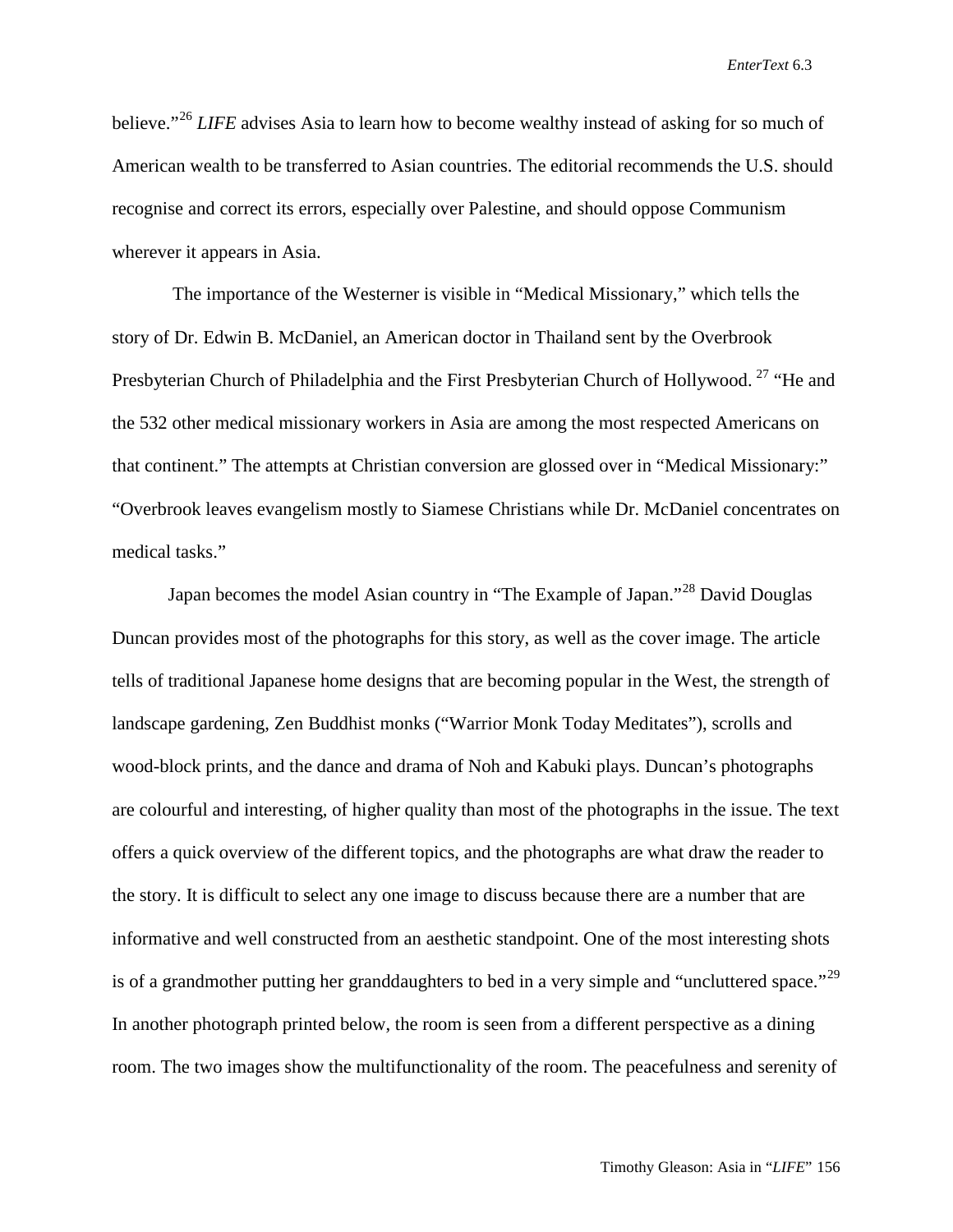the bedroom image comes from the minimal lighting, child at rest, body position of the grandmother, and orderly lines of windows, doors and trim.

#### *Analysis*

Several points deserve analytical attention. First, how does this issue differ from other contemporary issues? Second, how does the editorial content relate to the advertising content? Third, how can the content be interpreted in a proper historical context? These issues are discussed by looking at adjacent issues, American consumerism and Asia, and the political triad of the West, Asia and "Red" countries. As a reminder, the purpose of this issue as described by *LIFE* was to explain why family and friends care about Asia and why the rest of America should be concerned about it.

This issue contained less advertising than most issues of *LIFE*. A review of issues months away from the Asia issue demonstrates that they carried more advertisements. However, the issues of December 1951 leading up to this New Year's Eve issue contained fewer and fewer advertisements. Based on reviews of a variety of issues, it appears *LIFE* tended to contain fewer advertisements the closer the publication date was to the Christmas and New Year holiday. The kinds of advertisements published were not noticeably different from issue to issue. Types of advertisements did not appear to be placed beside stories for particular reasons (contrary to expectation, because, for instance, modern women's magazines place stories mentioning a product near an advertisement for that product). The Asia issue contained fewer pages than the regular issues, but this would be expected because it contained less advertising.

The popular in-depth photo story did not appear in the Asia issue, which was a break with their style. While many of the photographs were good, they did not compose a visual narrative. Nor were many photographs exceptional. The cover photo was one of the better images, as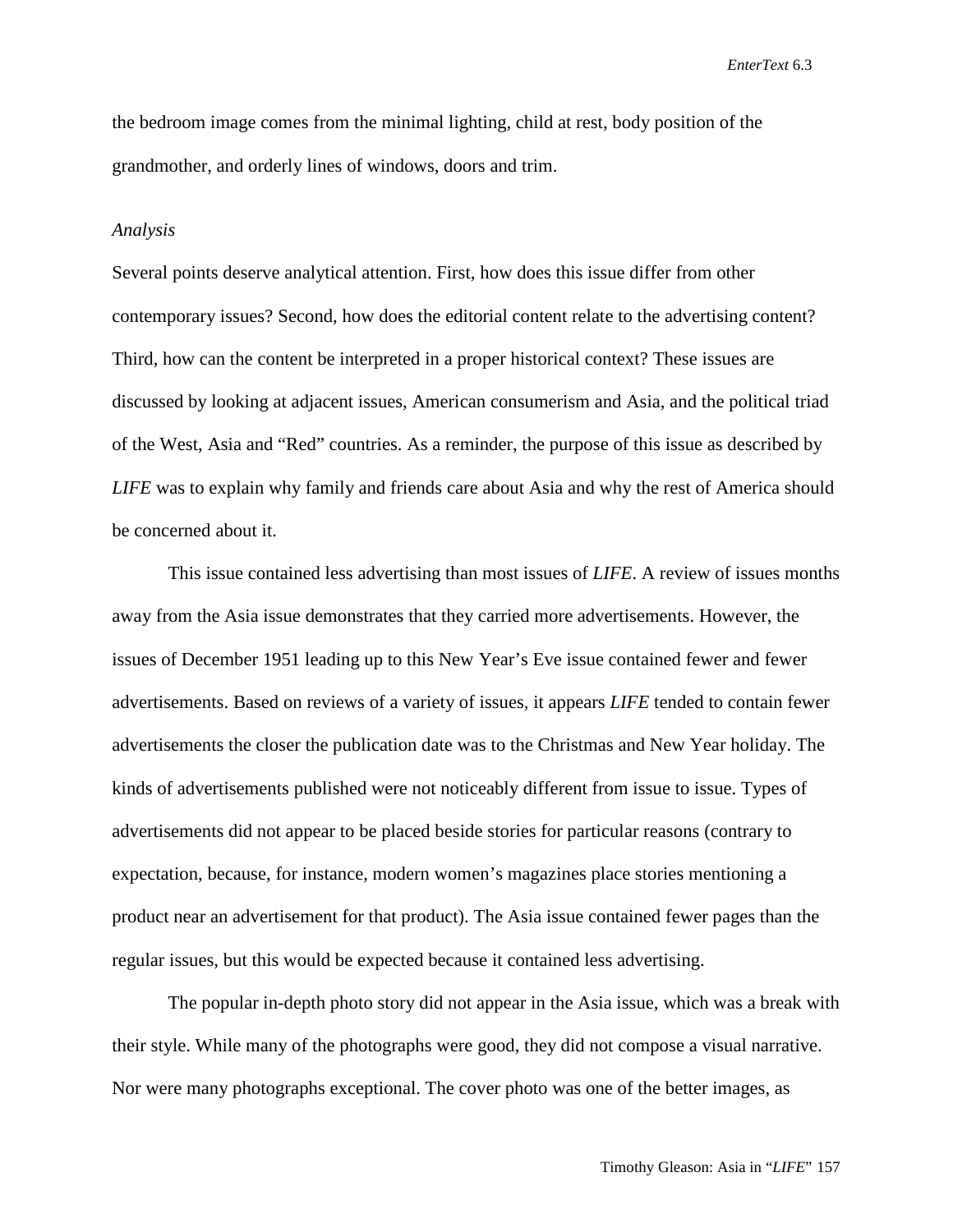would be expected, but outside of a handful of images the quality dropped noticeably. This was one of the more disappointing aspects of the special issue. If there was one area that readers expected *LIFE* to excel in, it was photography.

Contrasting worlds are portrayed in this issue. On one hand, a consumer world is represented in the advertising. The white, middle-class America that Kozol identified, as mentioned in the introduction, is the target market. *LIFE*'s apparent goal for Asia was to make its people similar consumers. On the other hand, much of Asia is portrayed as being undeveloped from an American capitalist viewpoint. The advertisements' presence reinforces the American ideal of consumption and the editorial content does not challenge this as a value.

*LIFE*'s editorial content and advertisements often featured attractive young women. A story about pretty Asian actresses fits this tradition, as does the cover image of the attractive actress. The story and images serve to reduce the Otherness of Asia by showing a tangible, cultural aspect.<sup>[30](#page-22-29)</sup> It was, in part, what *LIFE* did best. The magazine was certainly a master of providing cheesecake images while not appearing solely interested in sexuality. There was often a backdrop of respectability to the images that made women the object of the lusting gaze. In this case, readers might not feel as if the women were being objectified because they are learning something about Asia and thus expanding their boundaries of cultural understanding. The package is one that is definitely advertising-friendly and hard to find objectionable by standards of the day—only two years before Marilyn Monroe appeared in *Playboy*.

A story deserving greater attention in order to understand how *LIFE* thought of Asia and the Westerner is "Medical Missionary." *LIFE* praised the work of Dr. Edwin McDaniel. The story is about the doctor who heals the locals while a native tries to convert the patient to Christianity. *LIFE* does not challenge the ethics of converting the native population because the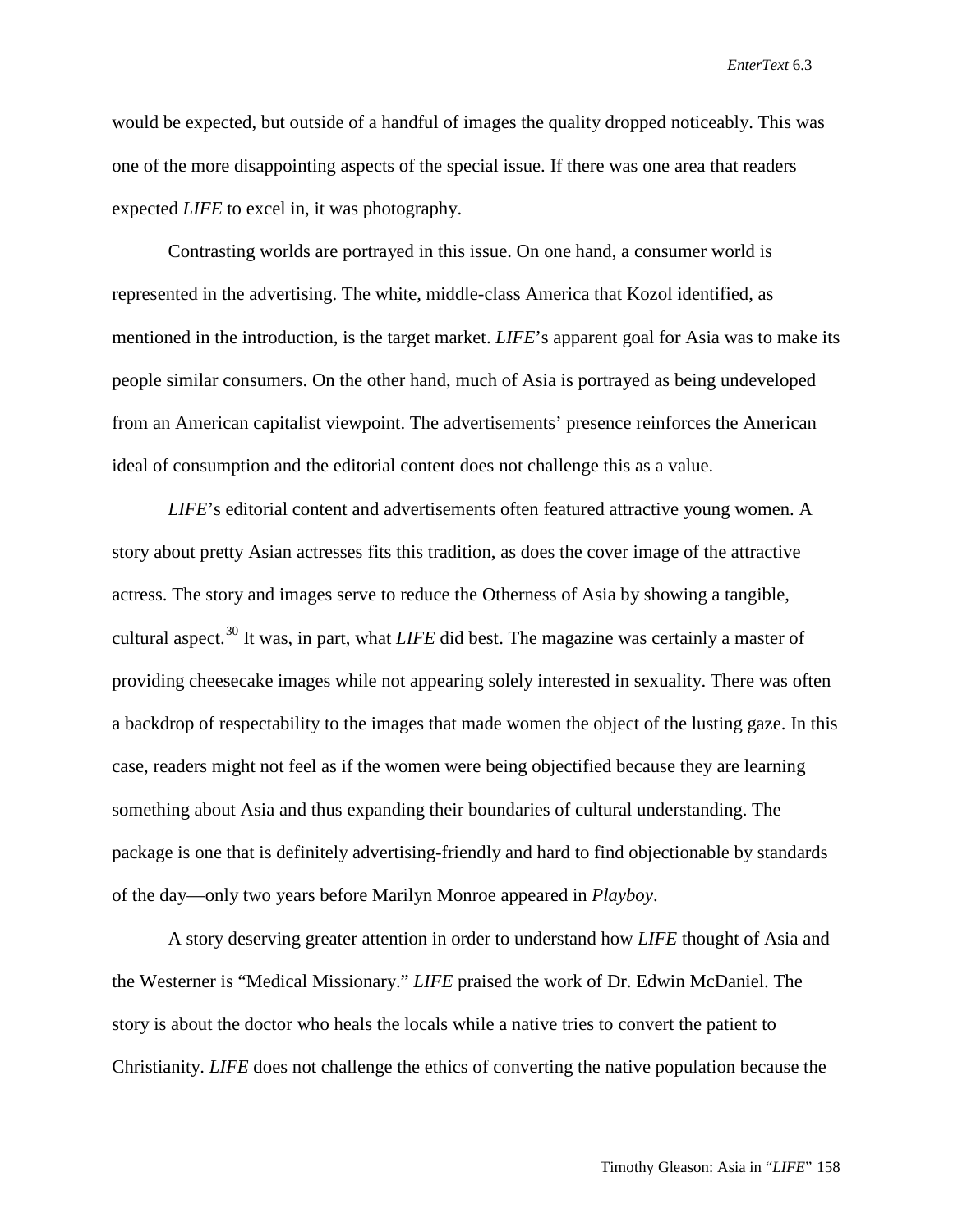doctor is not directly trying to convert them. *LIFE* could have suggested that Dr. McDaniel had undue influence over his patients because they would be in a state of duress, but it does not provide the reader that option. Upon reflection, this unquestioning support for religious imperialism might have contributed to additional medical activities in Asia. For example, American Baptist Missionary Paul Lewis has in recent times been accused of sterilising women of the Akha Tribe in Burma, and contributing to the sale of their blood. An estimated three thousand or more women may have died from the procedure.<sup>[31](#page-22-30)</sup> Lewis identified a now-deceased Dr. Edwin McDaniel of McCormick Presbyterian Hospital as the advisor to the project. It has not proved possible to confirm that the Dr. McDaniel in the 1951 *LIFE* issue is the same Dr. McDaniel mentioned by missionary Lewis, but it seems likely, based on the name, region and religious affiliation. McCormick Presbyterian Hospital did not respond to a request to confirm McDaniel's identity.

*LIFE* represents the United States as part of a political triad. It identifies the West (largely the United States), developing Asia, and Communists (primarily the Soviets and China) as the main entities concerned with Asia's politics. This relationship is so important that the graphic for "Three Views of Asia" demonstrates the proximity of Soviet Russia to the Asian bloc, and serves to remind the reader of the risk of such proximity. Since developing Asia is reportedly incapable of managing itself, *LIFE* identifies Western democracy and capitalism as the only source of effective governance, and it warns of Soviet influences. The magazine's use of the triad fails to acknowledge, as a reasonable alternative, a democratic governance utilising a socialistic education and health system, or the cultural differences raised in "What Asians Think of U.S. Policy," such as newspaper editor Moraes' criticism of the Americans' valuing of private enterprise and money. The use of the triad also contributes to the homogenisation of Asian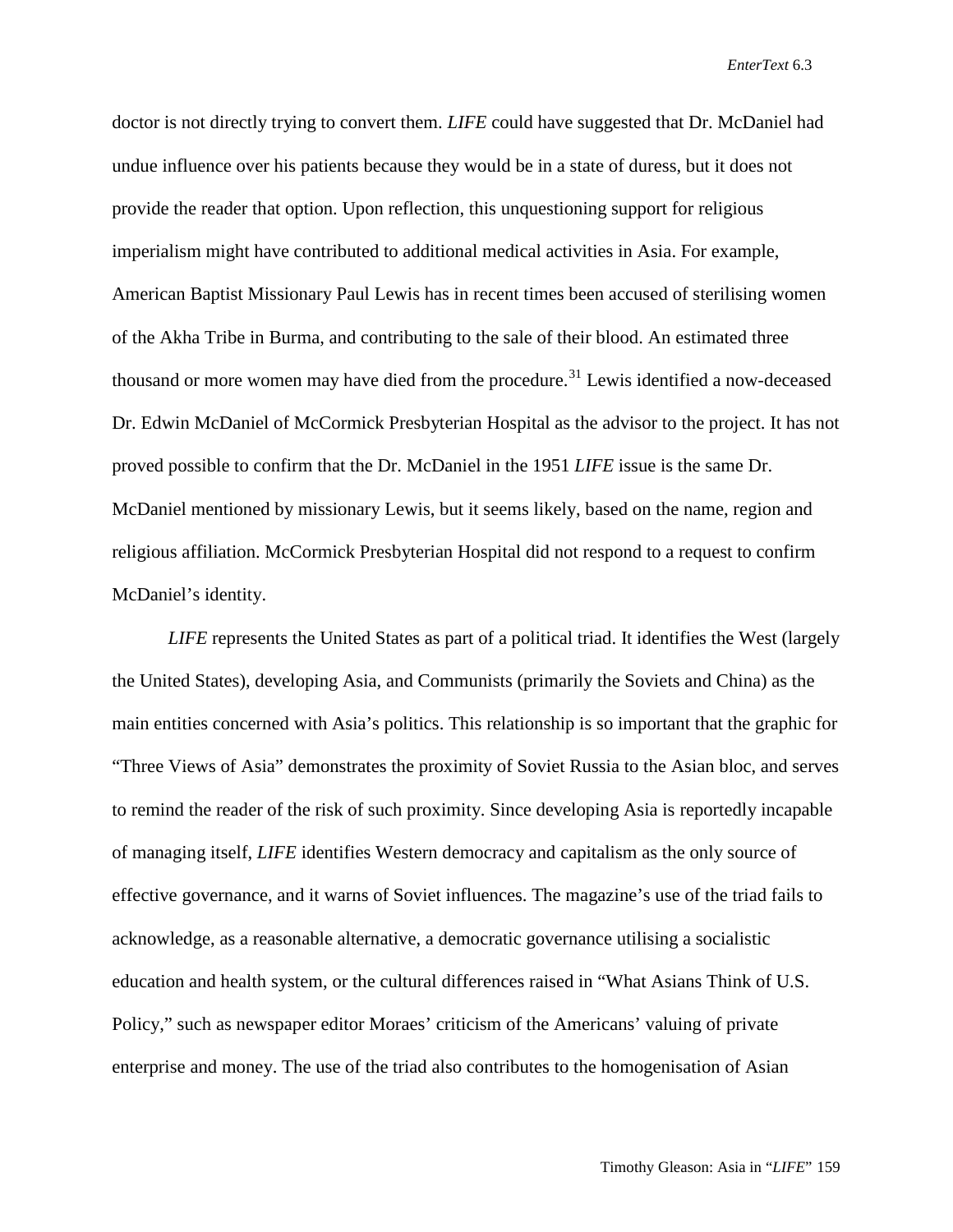countries as a more singular Asia, because of the focus on the developing Asia and Communist positions, without questioning the price of colonialism on countries like India. A more comprehensive comparison would have required greater explanation by *LIFE*, so few prototypes exist as a result.

The issue does provide insightful but underemphasised warnings about Asia. One of these is the remark by writer and photojournalist Duncan about Iranian authorities being strongly conservative, in the previously mentioned "Decline of the Westerner." Writer Neville cast another warning in his remark, from "Rise of Red Star," that Chinese propaganda was lacking its earlier influence on the Soviets. An additional warning was that Muslims were beginning to see the United States as oppressors rather than defenders of freedom. Palestinians were recognised as a people that the United States should not ignore or disfavour, but such concerns over Islam were outside the political economy of mainstream America's perspective, which focused available attention on the strife in Korea. It seems the American government did not see this as a priority to communicate to the American public.

*LIFE* regularly uses a colour from its limited palette as an adjective to represent a particular form of government. The use of "Red" was common in describing China in order to frame the government as a deviation from the former government and the people of China. Red China connotes the Communist government, while China is more popularly used to describe the people of China and the country as a geographic space. An example is evident in the following passage:

Red China's rulers show considerable genius for control. They show less genius in the fields of economics and production, despite all their manpower. Since the manpower must be spread from Korea to Tibet, and since it is not the whole key to national strength even in China, the economy of the Communists is not prospering. Actually resurgent China is growing much less than a weak China was growing before World War II. Despite Red boasts that agrarian reform has 'solved' China's perennial food-shortage

Timothy Gleason: Asia in "*LIFE*" 160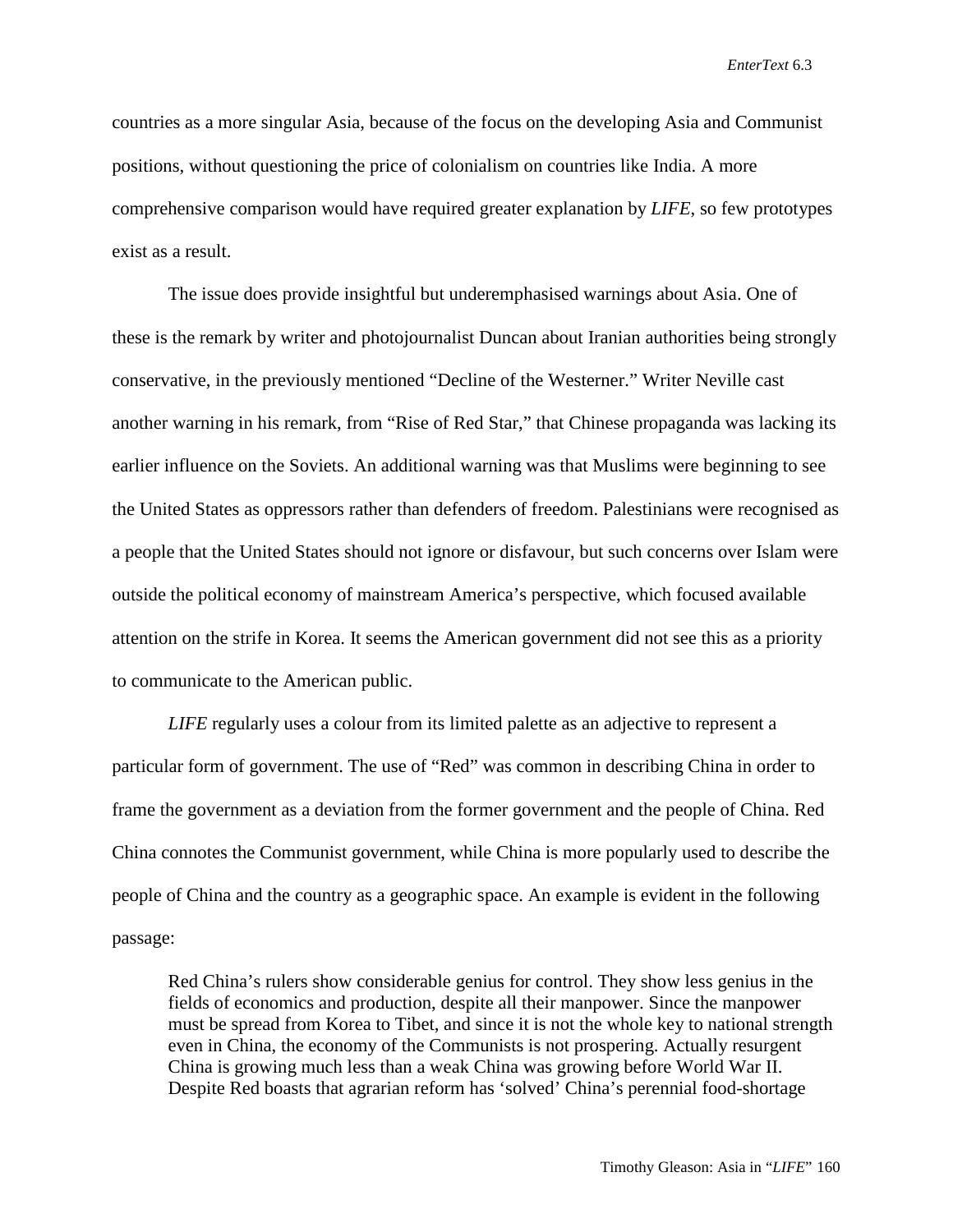problem, the truth appears to be that China's agricultural production is only about 120 million metric tons of rice and grain a year, as against 140 million before World War II.<sup>[32](#page-22-31)</sup>

In positioning the Communist government of China as Red China, author Neville and *LIFE* establish a dichotomy of Self/Other, where the Self is that of Western capitalism and the Other is that of Communism. This is in contrast to Duncan's earlier story that contrasted the Self of Western capitalism against the Other of the inferior Asian governments trying to run their own operations. Kelly Ann Long argues that *LIFE* used the construction of the Other as a way to make Asia more comprehensible to Americans: "Only by… objectifying the Chinese, could *Life* bring the Chinese within the American view and make them understood."<sup>[33](#page-22-32)</sup> But such binarisms dissolve the variety of reasons some countries did not choose an American approach to national growth, and obscure the problems occurring when American foreign policy promotes the toughest stances towards anti-communism. In the case of South Korea, as in other countries around the world, the United States would accept a military dictatorship in South Korea because it would pursue capitalism and fight communism—despite its anti-democratic status.

One problem with this issue is its treatment of "Asia" as a generalisation, a concern which *LIFE* briefly raises in "Why We Fight and Hope." In fact, it is difficult to write about this special issue of the magazine without accepting this generalisation; similarly, accurately describing *LIFE*'s reporting and construction of the triad of influence inherently limits discussion of variability. An example is a previously unmentioned story by Yale Professor F. S. C. Northrop, which has the broad scope of explaining Asia's religions (Islam, Hinduism, Buddhism and Confucianism) in contrast to the Christian West.<sup>[34](#page-22-33)</sup> It was difficult for this author to use *LIFE*'s language without reproducing the magazine's treatment of Asia, which the author sees as over-generalising. However, the author decided it was important to reflect this generalised tone in order to reproduce, at times, the essence of the content. From the Political Economy and the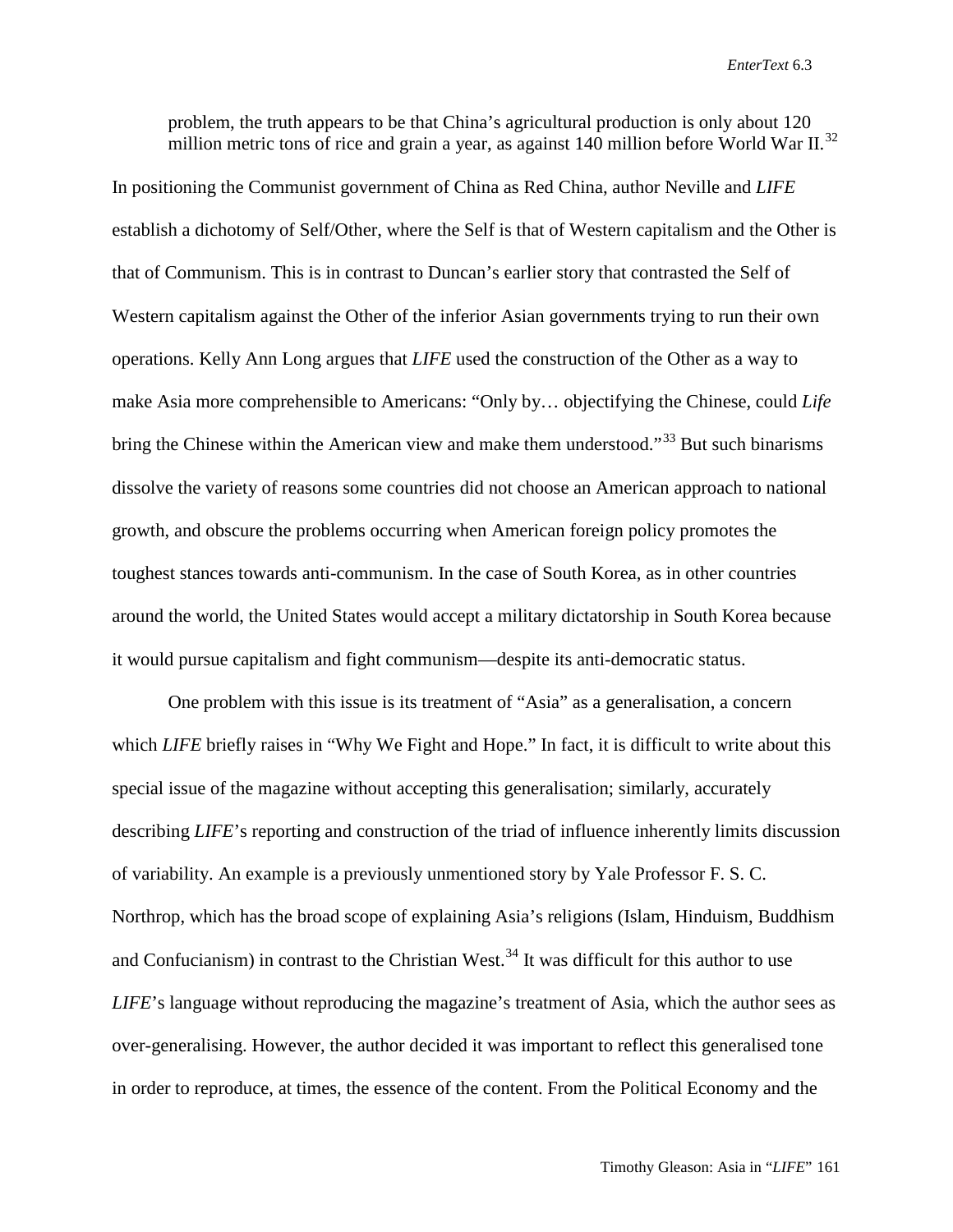Critical/Cultural perspectives, the story on Japan, "The Example of Japan," becomes important for its break from generalisations and its attempt to identify unique characteristics.

The generalisations by *LIFE* become less noticeable the more the staff were able to connect the subject with Western aspects they thought the reader would understand. For example, *LIFE* puts Japan on a relative pedestal—relative to the other Asian countries—because it is the most similar to the United States. Japan's economy is a friendly economy, whereas noncapitalist economies are dangerous to capitalism if they succeed. Having affluence in Japan is less of an embarrassment than in other less prosperous Asian countries. Also, Japan's culture is more adaptable, or purchasable, than that of Iran or Afghanistan. While Japan's economic power was a fraction of the industrialised West's economy at the beginning of the 1950s, the decade was the start of its boom era, and 1951 is often used as a marker for the growth of its economy and economic relationship with the United States. Thus, it is not surprising that *LIFE* would position Japan at this time as the model for the other Asian countries. It might have also served to reduce the strain between Japanese-Americans and White Americans because of the internment camps that held many Japanese-Americans during World War II. That Japanese-Americans were able to become naturalised citizens the next year, 1952, is an indicator of how views of Japan were changing.

It is not surprising that *LIFE* used the face of a Japanese model for news-stand appeal. She became the "commodity" for American consumption of this issue. While the bulk of the political economy of this issue reinforces American beliefs, or at least the projection of Luce's beliefs on Americans, the cover image represents the pretty package in which *LIFE* wrapped its view of the global political economy. *LIFE* identifies and portrays the beauty that accompanies the ideal—the model is not the product of old Japan but new, Americanised Japan. By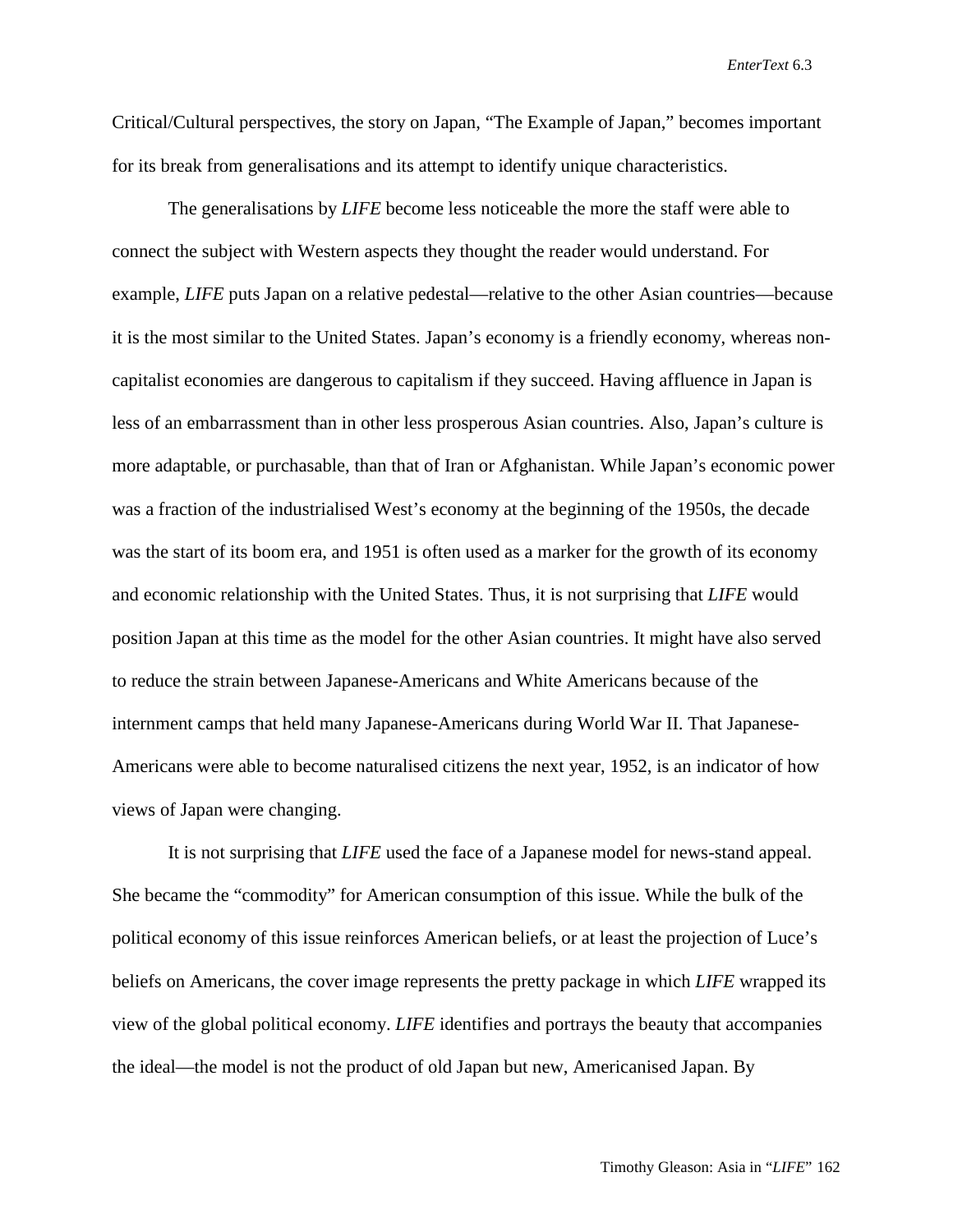introducing her on the cover, it could be argued, *LIFE* demonstrates the inferiority of the many other Asian countries not following a similar path: for capitalism, it implies, brings about beauty. Japan's success led to a special issue devoted wholly to it on September 11, 1964. Its cover image of a geisha, bowling, is another example of the staging of a relationship between beauty and Americanism.

Responses to the 1951 issue on Asia were overwhelmingly supportive, if published letters to the editor can be considered representative of the public's view. The president of Fairleigh Dickinson College reported that students were recommended to buy it and keep it for reference. A member of the House of Representatives called it "one of the most outstanding ever published by *LIFE*." Criticism was rare. There was an objection that *LIFE* had called Burma a member of the British Commonwealth, while an Afghan government representative argued the magazine made it seem that countries such as his did not come into existence until they made contact with the United States. The most poignant comment—one that relates to the Self/Other dimension came from a soldier who was stationed in Asia for three years and brought back his "Oriental bride," a marriage permitted by the military but actually illegal in some American states at the time:

Since returning I have been as appalled by the general ignorance and misinformation about Asia and her peoples as I was appalled while in Asia by the lack of interest of the Americans stationed there in understanding the Asians.<sup>[35](#page-22-34)</sup>

### **Conclusion**

The evaporating goodwill discussed earlier in reference to the story, "What Asians Think of U.S. Policy," is eerily reminiscent of the goodwill the United States lost after President George W. Bush invaded Iraq against the wishes of the international community. It is difficult to imagine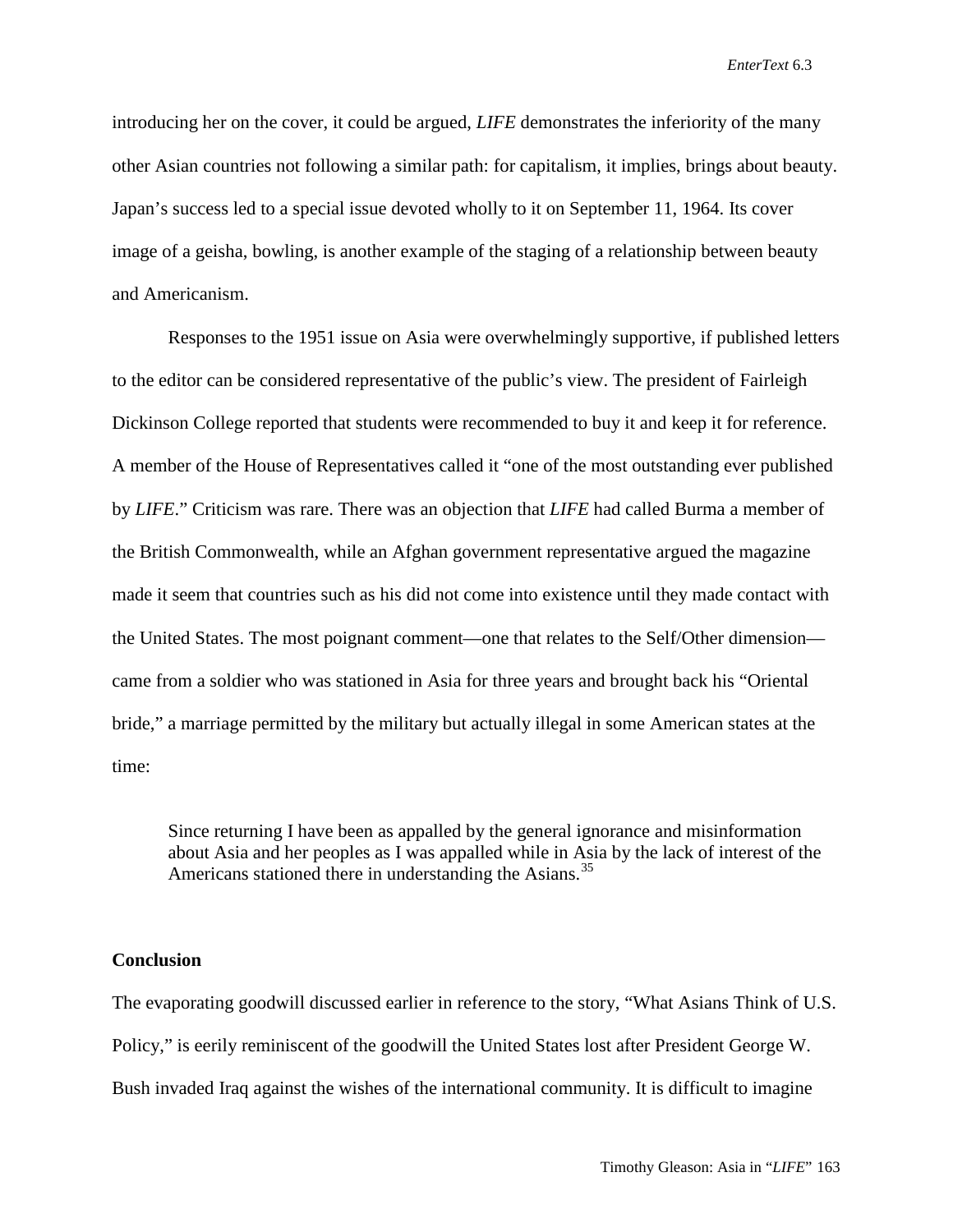how history would have unfolded had the leaders of the United States read more carefully the quiet warnings in *LIFE*. This issue offered cultural and political information that was sometimes insightful and at other times so pro-American that any sense of objectivity becomes hard to detect. Given Luce's position on China, the tone of this issue reverberates with his influence. *LIFE* is at once respectful of the culture and disrespectful of the ability of Asians to manage their own affairs. *LIFE*'s editors were performing a delicate balancing act. Previously unmentioned stories on Chinese scrolls and Asian actresses buttress the crucial political pieces, for readers wanting to read serious analysis but not eager for the doom and gloom of boiling geopolitics.<sup>[36](#page-22-35)</sup>

Tragic events in the twenty-first century have made Americans more aware of the rest of the world. While *LIFE*'s special issue made Americans more aware of the world, it is evident that in the long run such generalisations do not suffice to enlighten or educate Americans in the complexities and variations of Asia. In some cases, generalisations make it easier for some Americans to discriminate against any Asian because they do not see the uniqueness of each culture, country and individual.[37](#page-22-36) *LIFE* might have made Japan more acceptable to Americans because the magazine was able to communicate a connection that it could not with other countries. Greater success would have been achieved if *LIFE* had found cultural connections with the South Korea that American troops were beginning to know, and would later seek out at home, notably for its food. While seemingly trivial, a discussion of Korean food popular with soldiers might have helped to reduce the Otherness.

This article has been an experiment in using different layers of analysis. Political Economy drove much of it, because of the stories published in the special issue. The relative strength of the political and economic issues of the stories has at times eclipsed discussion of the rhetorical significance of the imagery and advertisements, for the early stories, written with the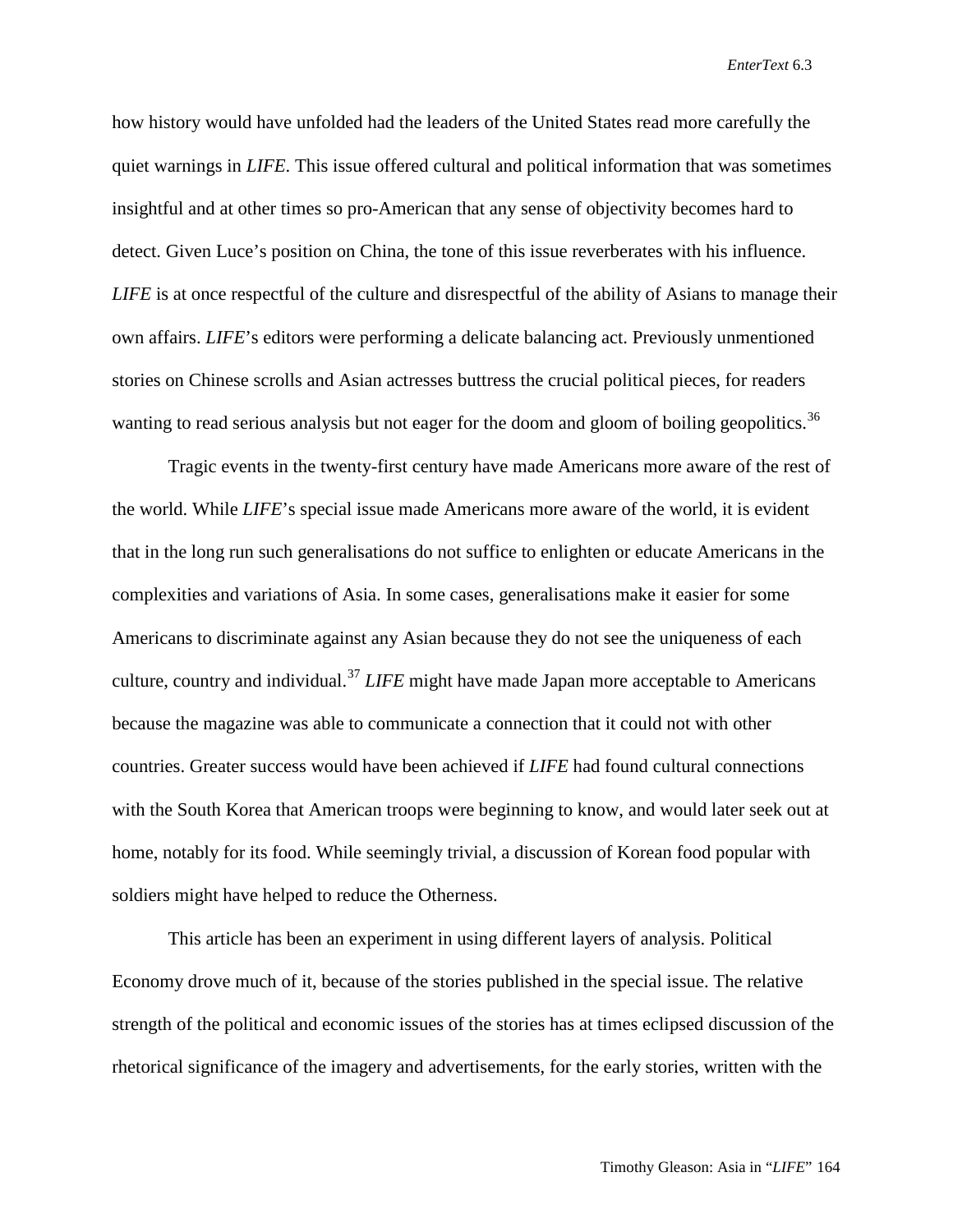strongest voices, dealt with the political, economic and military relations between Asian countries and the United States, issues which have been highlighted here. While the subject matter lent itself to Political Economy, this analytical approach also offered a more intensive examination of how the relations were portrayed by *LIFE*. Developmental history is more concerned with the continuity of coverage than the attempts of the press to Americanise global behaviour and values. This suggests not every subject is balanced across all three layers. Different topics will fit better or interact with some layers more than others. The Political Economy perspective might not have been overt because it followed *LIFE* and Luce's pattern, but it becomes visible when paired with the Developmental perspective. The Political Economy was an enlarged, in spatial terms, summation of the magazine's Developmental history.

The Developmental layer provides context for understanding how *LIFE* followed Luce's concept of spreading American democracy and capitalism to dissimilar nations. Given the rather tight timeframe the issue was dealing with, this might have resulted in less significance for the Developmental analysis as a separate, isolated entity. The Developmental aspects of how *LIFE* represents the world were also related in some ways to the Critical/Cultural aspects of reading the images. There was little newness in the visual rhetoric and thus, the images followed in the Developmental tradition of *LIFE*: exotic places and pretty girls. The images do serve as a reminder that despite the many famous photographs appearing in *LIFE,* there were many that were mundane. More time could have been spent on the visual rhetoric of the photographs, but this does not mean it would have been a productive endeavour. In many cases, a description of the basic content was enough to demonstrate the stereotypical imagery reproduced (e.g., men on camels and elephants). *LIFE* is a cultural reflection—not of America itself—but of Luce's personal view of the United States. *LIFE* and Luce took the perspective that Americans needed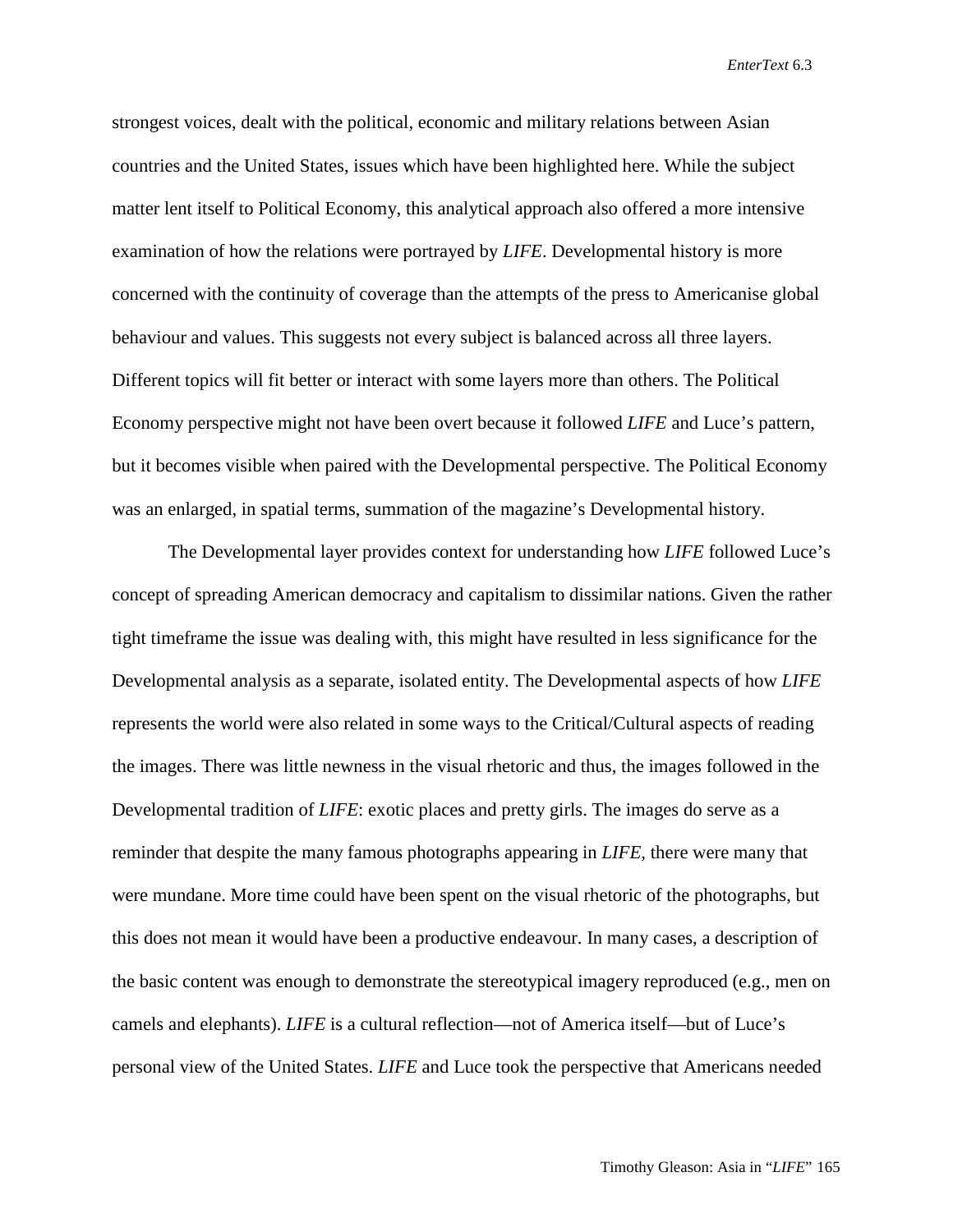to know what they published because Korea was representative of the region's instability. The fluff was not what Americans needed to know—it was the enticement to get Americans to read the more serious pieces.

Future research might continue this experiment with different subjects and a more traditional narrative report. A more Developmental-oriented study would compare the coverage of Asia in this issue to other issues of *LIFE*. It would also allow for a more traditional narrative structure to be implemented. A more effective Critical/Cultural study might also borrow from different issues, as researcher Kozol has done. This is not a suggestion that the layered technique does not work, but simply that secondary and tertiary layers help to fill in gaps that using a primary layer alone would naturally cause, because of its inherent positive and negative limitations.

#### **Notes**

1. *Time* called it "the original museum blockbuster, but also the show that the more dry-eyed photographers loved to hate" ("The Man of Many Parts," *TIME*, 4 September 2000, 77). *Christian Science Monitor* wrote that as a genre it "continuously rises and falls in popularity" (Alfredo Sosa, "The Search for Relations in the Family of Humanity," *Christian Science Monitor*, 13 December 2001, 13). *New Statesman* reported: "Though not conceived as a programme of propaganda, the exhibition none the less functioned as an advertisement for American values and freedoms as it moved across Europe…. [I]ts message was surrounded by cold-war rhetorics that blurred the boundaries of art, information and propaganda" (Liam Kennedy, "Stealing Beauty," *New Statesman*, 6 May 2002, 36).

2 . Wendy Kozol, "*Life"'s America: Family and Nation in Postwar Photojournalism* (Philadelphia: Temple University Press, 1994), ix.

3. Discussion of the material in this issue is in the present tense while the reflected analysis of the magazine's attitude and behaviour is in the past tense.

4. It should be noted that the magazine is named *LIFE* and not *Life*. *LIFE* is used here except when quoting from a source that uses *Life*. Time Inc. has confirmed this is the correct usage. All references to the special issue under focus will give the page but not the date.

5. James D. Startt and Wm. David Sloan, *Historical Methods in Mass Communication* (Hillsdale, NJ: Lawrence Earlbaum, 1989), 19-39.

6. Ibid., 25.

7. Frederic Hudson, *Journalism in the United States, from 1690 to 1872* (New York: Harper and Row, 1873); James Melvin Lee, *History of American Journalism* (Boston: Houghton Mifflin Company, 1917); Willard G. Bleyer, *Main Currents in the History of American Journalism* (Boston: Houghton Mifflin Company, 1927); Frank Luther Mott, *American Journalism; A History of Newspapers in the United States Through 150 Years: 1690*